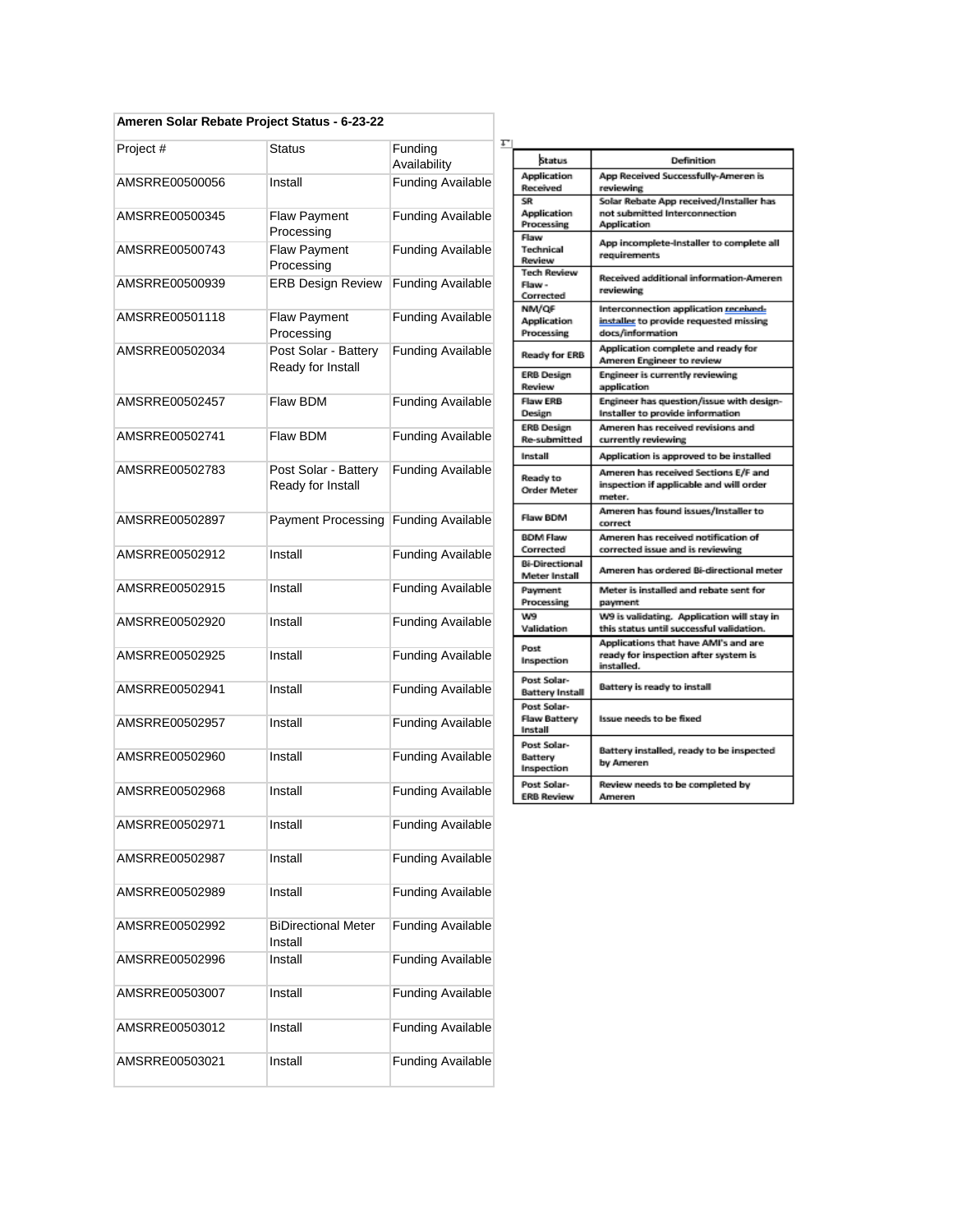| AMSRRE00503030 | Install                   | <b>Funding Available</b> |
|----------------|---------------------------|--------------------------|
| AMSRRE00503043 | Install                   | <b>Funding Available</b> |
| AMSRRE00503045 | Install                   | <b>Funding Available</b> |
| AMSRRE00503052 | Install                   | <b>Funding Available</b> |
| AMSRRE00503061 | Install                   | <b>Funding Available</b> |
| AMSRRE00503062 | Install                   | <b>Funding Available</b> |
| AMSRRE00503063 | Install                   | <b>Funding Available</b> |
| AMSRRE00503076 | Install                   | <b>Funding Available</b> |
| AMSRRE00503077 | Install                   | <b>Funding Available</b> |
| AMSRRE00503078 | Install                   | <b>Funding Available</b> |
| AMSRRE00503089 | Install                   | <b>Funding Available</b> |
| AMSRRE00503109 | Install                   | <b>Funding Available</b> |
| AMSRRE00503120 | <b>Payment Processing</b> | <b>Funding Available</b> |
| AMSRRE00503123 | Install                   | <b>Funding Available</b> |
| AMSRRE00503140 | Install                   | <b>Funding Available</b> |
| AMSRRE00503141 | Install                   | <b>Funding Available</b> |
| AMSRRE00503148 | Install                   | <b>Funding Available</b> |
| AMSRRE00503156 | Install                   | <b>Funding Available</b> |
| AMSRRE00503157 | Install                   | <b>Funding Available</b> |
| AMSRRE00503162 | Install                   | <b>Funding Available</b> |
| AMSRRE00503167 | Install                   | <b>Funding Available</b> |
| AMSRRE00503198 | Install                   | <b>Funding Available</b> |
| AMSRRE00503216 | Install                   | <b>Funding Available</b> |
| AMSRRE00503221 | Install                   | <b>Funding Available</b> |
| AMSRRE00503224 | Install                   | <b>Funding Available</b> |
| AMSRRE00503228 | Install                   | <b>Funding Available</b> |
| AMSRRE00503232 | Install                   | <b>Funding Available</b> |
| AMSRRE00503234 | Install                   | <b>Funding Available</b> |
| AMSRRE00503238 | Install                   | <b>Funding Available</b> |
|                |                           |                          |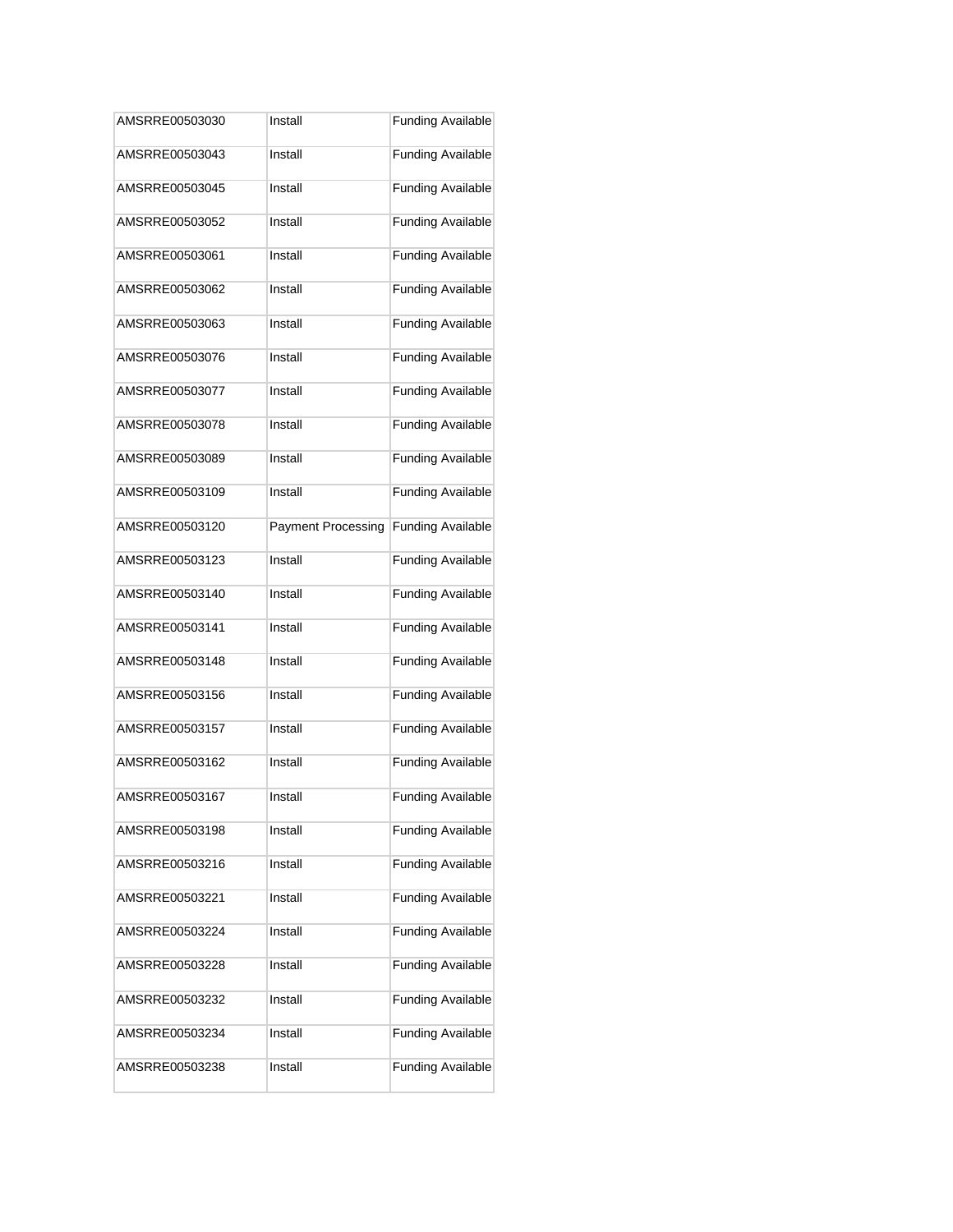| AMSRRE00503242 | Install                         | <b>Funding Available</b> |
|----------------|---------------------------------|--------------------------|
| AMSRRE00503247 | Install                         | <b>Funding Available</b> |
| AMSRRE00503253 | Install                         | <b>Funding Available</b> |
| AMSRRE00503254 | Install                         | <b>Funding Available</b> |
| AMSRRE00503265 | <b>Flaw Technical</b><br>Review | <b>Funding Available</b> |
| AMSRRE00503269 | Install                         | <b>Funding Available</b> |
| AMSRRE00503272 | Install                         | <b>Funding Available</b> |
| AMSRRE00503273 | Install                         | <b>Funding Available</b> |
| AMSRRE00503288 | Install                         | <b>Funding Available</b> |
| AMSRRE00503295 | Install                         | <b>Funding Available</b> |
| AMSRRE00503298 | Install                         | <b>Funding Available</b> |
| AMSRRE00503309 | Install                         | <b>Funding Available</b> |
| AMSRRE00503315 | Flaw BDM                        | <b>Funding Available</b> |
| AMSRRE00503318 | Install                         | <b>Funding Available</b> |
| AMSRRE00503319 | Flaw BDM                        | <b>Funding Available</b> |
| AMSRRE00503325 | Install                         | <b>Funding Available</b> |
| AMSRRE00503326 | Install                         | <b>Funding Available</b> |
| AMSRRE00503343 | Install                         | <b>Funding Available</b> |
| AMSRRE00503344 | Install                         | <b>Funding Available</b> |
| AMSRRE00503347 | Install                         | <b>Funding Available</b> |
| AMSRRE00503348 | Install                         | <b>Funding Available</b> |
| AMSRRE00503350 | Install                         | <b>Funding Available</b> |
| AMSRRE00503353 | Flaw BDM                        | <b>Funding Available</b> |
| AMSRRE00503354 | Install                         | <b>Funding Available</b> |
| AMSRRE00503355 | Install                         | <b>Funding Available</b> |
| AMSRRE00503359 | Install                         | <b>Funding Available</b> |
| AMSRRE00503360 | Flaw BDM                        | <b>Funding Available</b> |
| AMSRRE00503369 | Install                         | <b>Funding Available</b> |
| AMSRRE00503370 | Install                         | <b>Funding Available</b> |
|                |                                 |                          |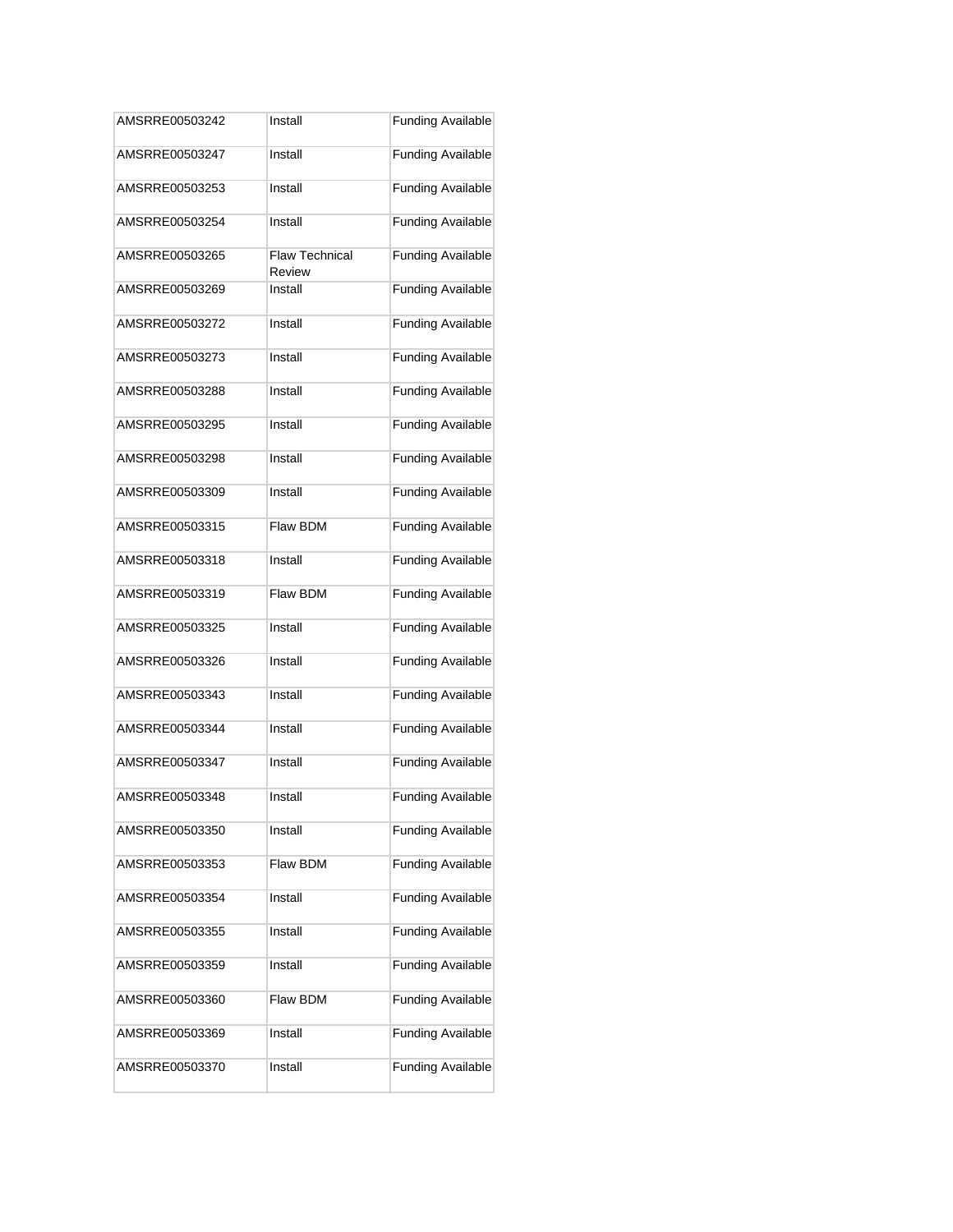| AMSRRE00503383 | Install                               | <b>Funding Available</b> |
|----------------|---------------------------------------|--------------------------|
| AMSRRE00503386 | Install                               | <b>Funding Available</b> |
| AMSRRE00503387 | Install                               | <b>Funding Available</b> |
| AMSRRE00503388 | Install                               | <b>Funding Available</b> |
| AMSRRE00503400 | Install                               | <b>Funding Available</b> |
| AMSRRE00503407 | Install                               | <b>Funding Available</b> |
| AMSRRE00503411 | Install                               | <b>Funding Available</b> |
| AMSRRE00503414 | Install                               | <b>Funding Available</b> |
| AMSRRE00503415 | Flaw BDM                              | <b>Funding Available</b> |
| AMSRRE00503416 | Install                               | <b>Funding Available</b> |
| AMSRRE00503418 | Install                               | <b>Funding Available</b> |
| AMSRRE00503426 | Install                               | <b>Funding Available</b> |
| AMSRRE00503434 | Install                               | <b>Funding Available</b> |
| AMSRRE00503446 | <b>Payment Processing</b>             | <b>Funding Available</b> |
| AMSRRE00503452 | Install                               | <b>Funding Available</b> |
| AMSRRE00503453 | Install                               | <b>Funding Available</b> |
| AMSRRE00503459 | Install                               | <b>Funding Available</b> |
| AMSRRE00503464 | Install                               | <b>Funding Available</b> |
| AMSRRE00503465 | Flaw BDM                              | <b>Funding Available</b> |
| AMSRRE00503467 | Install                               | <b>Funding Available</b> |
| AMSRRE00503472 | Install                               | <b>Funding Available</b> |
| AMSRRE00503484 | Install                               | <b>Funding Available</b> |
| AMSRRE00503487 | Install                               | <b>Funding Available</b> |
| AMSRRE00503489 | <b>BiDirectional Meter</b><br>Install | <b>Funding Available</b> |
| AMSRRE00503493 | Install                               | <b>Funding Available</b> |
| AMSRRE00503497 | Install                               | <b>Funding Available</b> |
| AMSRRE00503500 | Install                               | <b>Funding Available</b> |
| AMSRRE00503501 | Install                               | <b>Funding Available</b> |
| AMSRRE00503502 | Install                               | <b>Funding Available</b> |
|                |                                       |                          |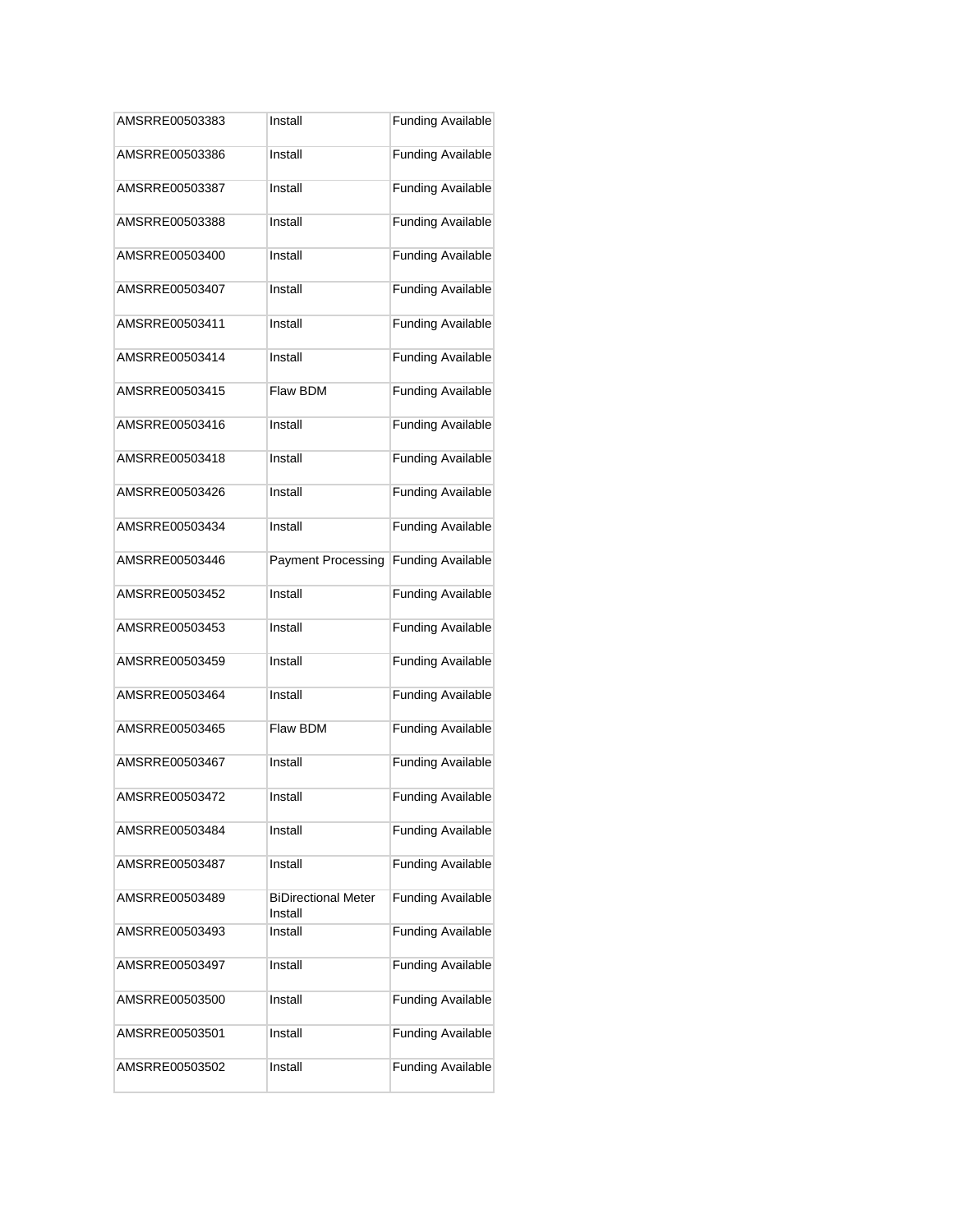| Install<br>Install<br>Install<br>Install<br>Install<br>Install<br><b>Payment Processing</b><br>Install<br>Install<br><b>BiDirectional Meter</b><br>Install<br>Install<br>Install<br><b>BiDirectional Meter</b><br>Install<br>Install<br>Install<br>Install<br>Install<br><b>Payment Processing</b><br><b>BiDirectional Meter</b><br>Install<br><b>Funding Available</b><br>Install<br>Install<br>Install<br>Install<br>Install<br>Install<br>Install<br>Install<br><b>BiDirectional Meter</b><br>Install | AMSRRE00503505 | Install | <b>Funding Available</b> |
|----------------------------------------------------------------------------------------------------------------------------------------------------------------------------------------------------------------------------------------------------------------------------------------------------------------------------------------------------------------------------------------------------------------------------------------------------------------------------------------------------------|----------------|---------|--------------------------|
|                                                                                                                                                                                                                                                                                                                                                                                                                                                                                                          | AMSRRE00503508 |         | <b>Funding Available</b> |
|                                                                                                                                                                                                                                                                                                                                                                                                                                                                                                          | AMSRRE00503516 |         | <b>Funding Available</b> |
|                                                                                                                                                                                                                                                                                                                                                                                                                                                                                                          | AMSRRE00503517 |         | <b>Funding Available</b> |
|                                                                                                                                                                                                                                                                                                                                                                                                                                                                                                          | AMSRRE00503521 |         | <b>Funding Available</b> |
|                                                                                                                                                                                                                                                                                                                                                                                                                                                                                                          | AMSRRE00503523 |         | <b>Funding Available</b> |
|                                                                                                                                                                                                                                                                                                                                                                                                                                                                                                          | AMSRRE00503524 |         | <b>Funding Available</b> |
|                                                                                                                                                                                                                                                                                                                                                                                                                                                                                                          | AMSRRE00503526 |         | <b>Funding Available</b> |
|                                                                                                                                                                                                                                                                                                                                                                                                                                                                                                          | AMSRRE00503533 |         | <b>Funding Available</b> |
|                                                                                                                                                                                                                                                                                                                                                                                                                                                                                                          | AMSRRE00503535 |         | <b>Funding Available</b> |
|                                                                                                                                                                                                                                                                                                                                                                                                                                                                                                          | AMSRRE00503538 |         | <b>Funding Available</b> |
|                                                                                                                                                                                                                                                                                                                                                                                                                                                                                                          | AMSRRE00503539 |         | <b>Funding Available</b> |
|                                                                                                                                                                                                                                                                                                                                                                                                                                                                                                          | AMSRRE00503549 |         | <b>Funding Available</b> |
|                                                                                                                                                                                                                                                                                                                                                                                                                                                                                                          | AMSRRE00503552 |         | <b>Funding Available</b> |
|                                                                                                                                                                                                                                                                                                                                                                                                                                                                                                          | AMSRRE00503554 |         | <b>Funding Available</b> |
|                                                                                                                                                                                                                                                                                                                                                                                                                                                                                                          | AMSRRE00503556 |         | <b>Funding Available</b> |
|                                                                                                                                                                                                                                                                                                                                                                                                                                                                                                          | AMSRRE00503576 |         | <b>Funding Available</b> |
|                                                                                                                                                                                                                                                                                                                                                                                                                                                                                                          | AMSRRE00503582 |         | <b>Funding Available</b> |
|                                                                                                                                                                                                                                                                                                                                                                                                                                                                                                          | AMSRRE00503589 |         | <b>Funding Available</b> |
|                                                                                                                                                                                                                                                                                                                                                                                                                                                                                                          | AMSRRE00503590 |         | <b>Funding Available</b> |
|                                                                                                                                                                                                                                                                                                                                                                                                                                                                                                          | AMSRRE00503598 |         |                          |
|                                                                                                                                                                                                                                                                                                                                                                                                                                                                                                          | AMSRRE00503601 |         | <b>Funding Available</b> |
|                                                                                                                                                                                                                                                                                                                                                                                                                                                                                                          | AMSRRE00503605 |         | <b>Funding Available</b> |
|                                                                                                                                                                                                                                                                                                                                                                                                                                                                                                          | AMSRRE00503607 |         | <b>Funding Available</b> |
|                                                                                                                                                                                                                                                                                                                                                                                                                                                                                                          | AMSRRE00503610 |         | <b>Funding Available</b> |
|                                                                                                                                                                                                                                                                                                                                                                                                                                                                                                          | AMSRRE00503617 |         | <b>Funding Available</b> |
|                                                                                                                                                                                                                                                                                                                                                                                                                                                                                                          | AMSRRE00503618 |         | <b>Funding Available</b> |
|                                                                                                                                                                                                                                                                                                                                                                                                                                                                                                          | AMSRRE00503623 |         | <b>Funding Available</b> |
|                                                                                                                                                                                                                                                                                                                                                                                                                                                                                                          | AMSRRE00503624 |         | <b>Funding Available</b> |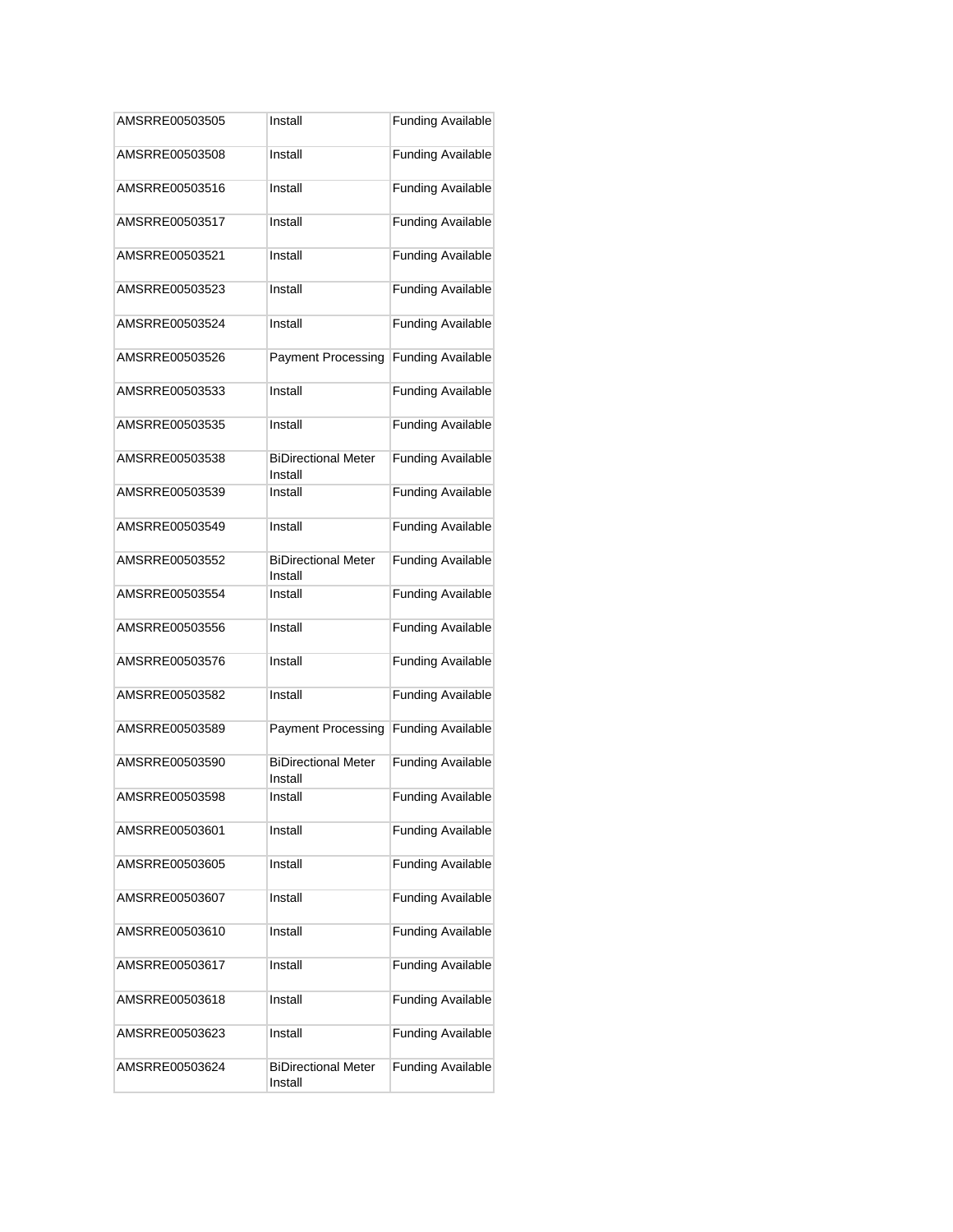| AMSRRE00503625 | Install                               | <b>Funding Available</b> |
|----------------|---------------------------------------|--------------------------|
| AMSRRE00503633 | Install                               | <b>Funding Available</b> |
| AMSRRE00503637 | Install                               | <b>Funding Available</b> |
| AMSRRE00503638 | Install                               | <b>Funding Available</b> |
| AMSRRE00503644 | Install                               | <b>Funding Available</b> |
| AMSRRE00503650 | <b>Flaw Payment</b><br>Processing     | <b>Funding Available</b> |
| AMSRRE00503668 | Install                               | <b>Funding Available</b> |
| AMSRRE00503679 | Install                               | <b>Funding Available</b> |
| AMSRRE00503691 | Install                               | <b>Funding Available</b> |
| AMSRRE00503693 | Install                               | <b>Funding Available</b> |
| AMSRRE00503694 | Install                               | <b>Funding Available</b> |
| AMSRRE00503698 | Install                               | <b>Funding Available</b> |
| AMSRRE00503705 | <b>BiDirectional Meter</b><br>Install | <b>Funding Available</b> |
| AMSRRE00503706 | <b>Payment Processing</b>             | <b>Funding Available</b> |
| AMSRRE00503719 | Install                               | <b>Funding Available</b> |
| AMSRRE00503721 | <b>BiDirectional Meter</b><br>Install | <b>Funding Available</b> |
| AMSRRE00503723 | Install                               | <b>Funding Available</b> |
| AMSRRE00503724 | <b>Payment Processing</b>             | <b>Funding Available</b> |
| AMSRRE00503725 | Install                               | <b>Funding Available</b> |
| AMSRRE00503726 | Install                               | <b>Funding Available</b> |
| AMSRRE00503736 | ERB Design Re-<br>Submitted           | <b>Funding Available</b> |
| AMSRRE00503742 | Flaw ERB Design                       | <b>Funding Available</b> |
| AMSRRE00503744 | Install                               | <b>Funding Available</b> |
| AMSRRE00503749 | Flaw BDM                              | <b>Funding Available</b> |
| AMSRRE00503750 | Install                               | <b>Funding Available</b> |
| AMSRRE00503753 | <b>Payment Processing</b>             | <b>Funding Available</b> |
| AMSRRE00503756 | Flaw ERB Design                       | <b>Funding Available</b> |
| AMSRRE00503758 | Install                               | <b>Funding Available</b> |
| AMSRRE00503761 | Install                               | <b>Funding Available</b> |
|                |                                       |                          |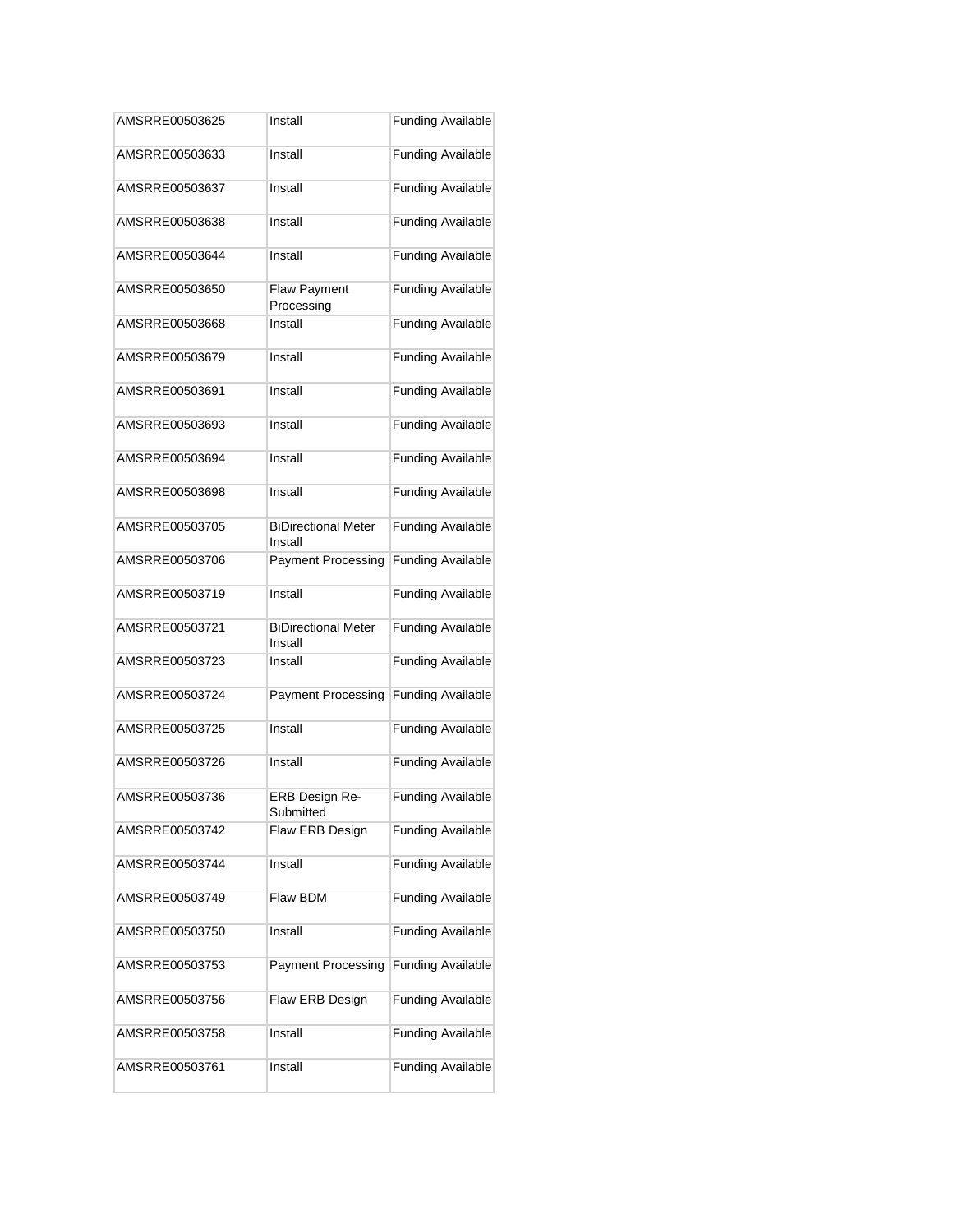| AMSRRE00503762 | Install                               | <b>Funding Available</b> |
|----------------|---------------------------------------|--------------------------|
| AMSRRE00503763 | <b>Payment Processing</b>             | <b>Funding Available</b> |
| AMSRRE00503766 | Install                               | <b>Funding Available</b> |
| AMSRRE00503776 | Install                               | <b>Funding Available</b> |
| AMSRRE00503777 | Install                               | <b>Funding Available</b> |
| AMSRRE00503781 | Install                               | <b>Funding Available</b> |
| AMSRRE00503783 | <b>Payment Processing</b>             | <b>Funding Available</b> |
| AMSRRE00503785 | Install                               | <b>Funding Available</b> |
| AMSRRE00503789 | Install                               | <b>Funding Available</b> |
| AMSRRE00503792 | Install                               | <b>Funding Available</b> |
| AMSRRE00503802 | Install                               | <b>Funding Available</b> |
| AMSRRE00503818 | Install                               | <b>Funding Available</b> |
| AMSRRE00503820 | Install                               | <b>Funding Available</b> |
| AMSRRE00503822 | <b>BiDirectional Meter</b><br>Install | <b>Funding Available</b> |
| AMSRRE00503824 | Install                               | <b>Funding Available</b> |
| AMSRRE00503825 | Flaw BDM                              | <b>Funding Available</b> |
| AMSRRE00503828 | Install                               | <b>Funding Available</b> |
| AMSRRE00503832 | <b>Payment Processing</b>             | <b>Funding Available</b> |
| AMSRRE00503833 | Install                               | <b>Funding Available</b> |
| AMSRRE00503834 | Install                               | <b>Funding Available</b> |
| AMSRRE00503838 | Install                               | <b>Funding Available</b> |
| AMSRRE00503839 | Install                               | <b>Funding Available</b> |
| AMSRRE00503845 | Install                               | <b>Funding Available</b> |
| AMSRRE00503849 | <b>BiDirectional Meter</b><br>Install | <b>Funding Available</b> |
| AMSRRE00503851 | Install                               | <b>Funding Available</b> |
| AMSRRE00503852 | <b>Payment Processing</b>             | <b>Funding Available</b> |
| AMSRRE00503853 | Install                               | <b>Funding Available</b> |
| AMSRRE00503855 | Install                               | <b>Funding Available</b> |
| AMSRRE00503856 | Install                               | <b>Funding Available</b> |
|                |                                       |                          |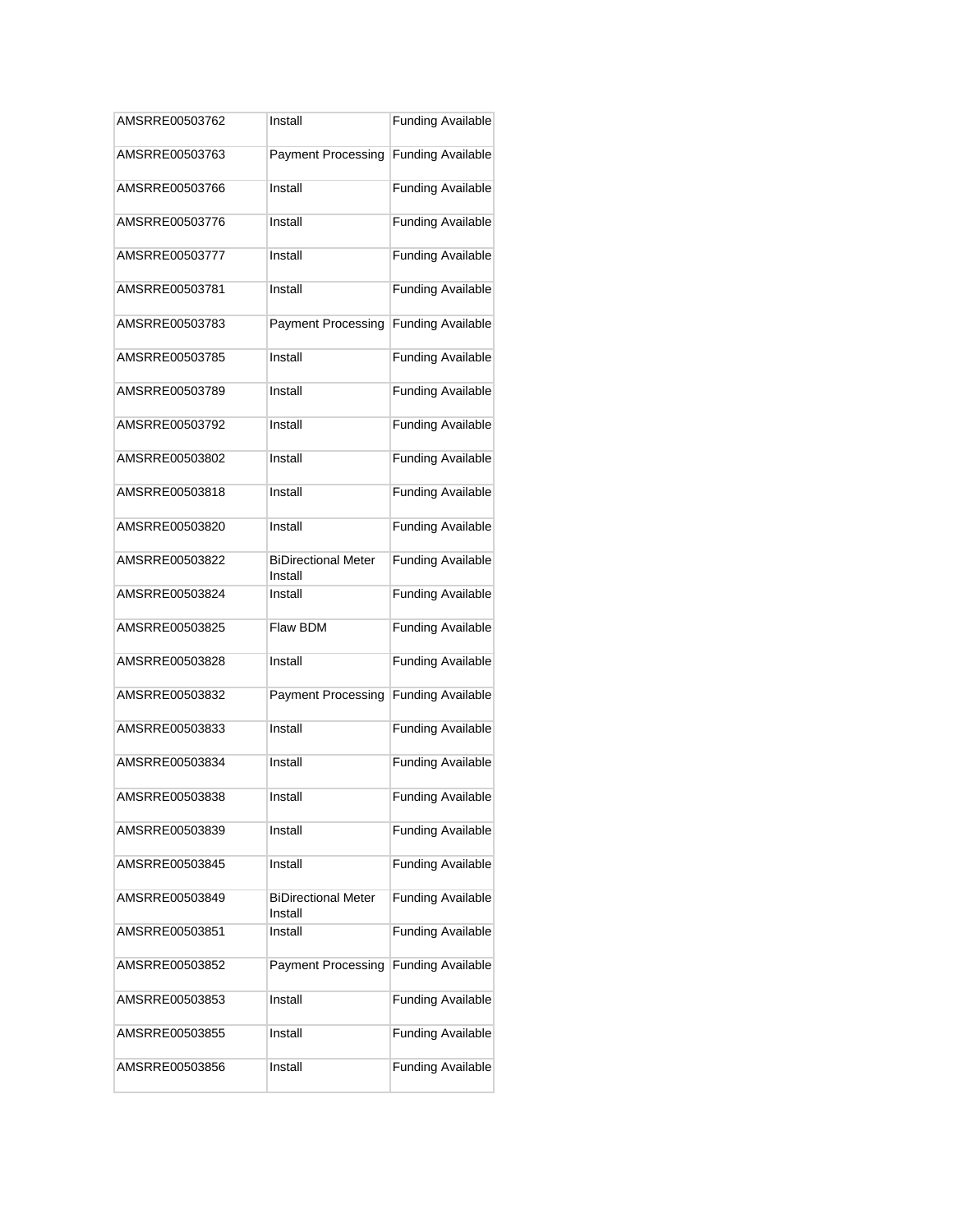| AMSRRE00503863 | Install                                   | <b>Funding Available</b> |
|----------------|-------------------------------------------|--------------------------|
| AMSRRE00503866 | Install                                   | <b>Funding Available</b> |
| AMSRRE00503869 | <b>BiDirectional Meter</b><br>Install     | <b>Funding Available</b> |
| AMSRRE00503872 | Install                                   | <b>Funding Available</b> |
| AMSRRE00503873 | Install                                   | <b>Funding Available</b> |
| AMSRRE00503875 | Install                                   | <b>Funding Available</b> |
| AMSRRE00503876 | Install                                   | <b>Funding Available</b> |
| AMSRRE00503877 | Install                                   | <b>Funding Available</b> |
| AMSRRE00503886 | Install                                   | <b>Funding Available</b> |
| AMSRRE00503890 | Install                                   | <b>Funding Available</b> |
| AMSRRE00503893 | Post Solar - Battery<br>Ready for Install | <b>Funding Available</b> |
| AMSRRE00503894 | Install                                   | <b>Funding Available</b> |
| AMSRRE00503898 | Install                                   | <b>Funding Available</b> |
| AMSRRE00503903 | Install                                   | <b>Funding Available</b> |
| AMSRRE00503906 | Install                                   | <b>Funding Available</b> |
| AMSRRE00503907 | Install                                   | <b>Funding Available</b> |
| AMSRRE00503908 | Install                                   | <b>Funding Available</b> |
| AMSRRE00503910 | Install                                   | <b>Funding Available</b> |
| AMSRRE00503911 | Install                                   | <b>Funding Available</b> |
| AMSRRE00503913 | <b>BiDirectional Meter</b><br>Install     | <b>Funding Available</b> |
| AMSRRE00503914 | Install                                   | <b>Funding Available</b> |
| AMSRRE00503918 | Install                                   | <b>Funding Available</b> |
| AMSRRE00503921 | Install                                   | <b>Funding Available</b> |
| AMSRRE00503925 | Install                                   | <b>Funding Available</b> |
| AMSRRE00503926 | Install                                   | <b>Funding Available</b> |
| AMSRRE00503930 | Install                                   | <b>Funding Available</b> |
| AMSRRE00503931 | Install                                   | <b>Funding Available</b> |
| AMSRRE00503939 | Flaw ERB Design                           | <b>Funding Available</b> |
| AMSRRE00503940 | Install                                   | <b>Funding Available</b> |
|                |                                           |                          |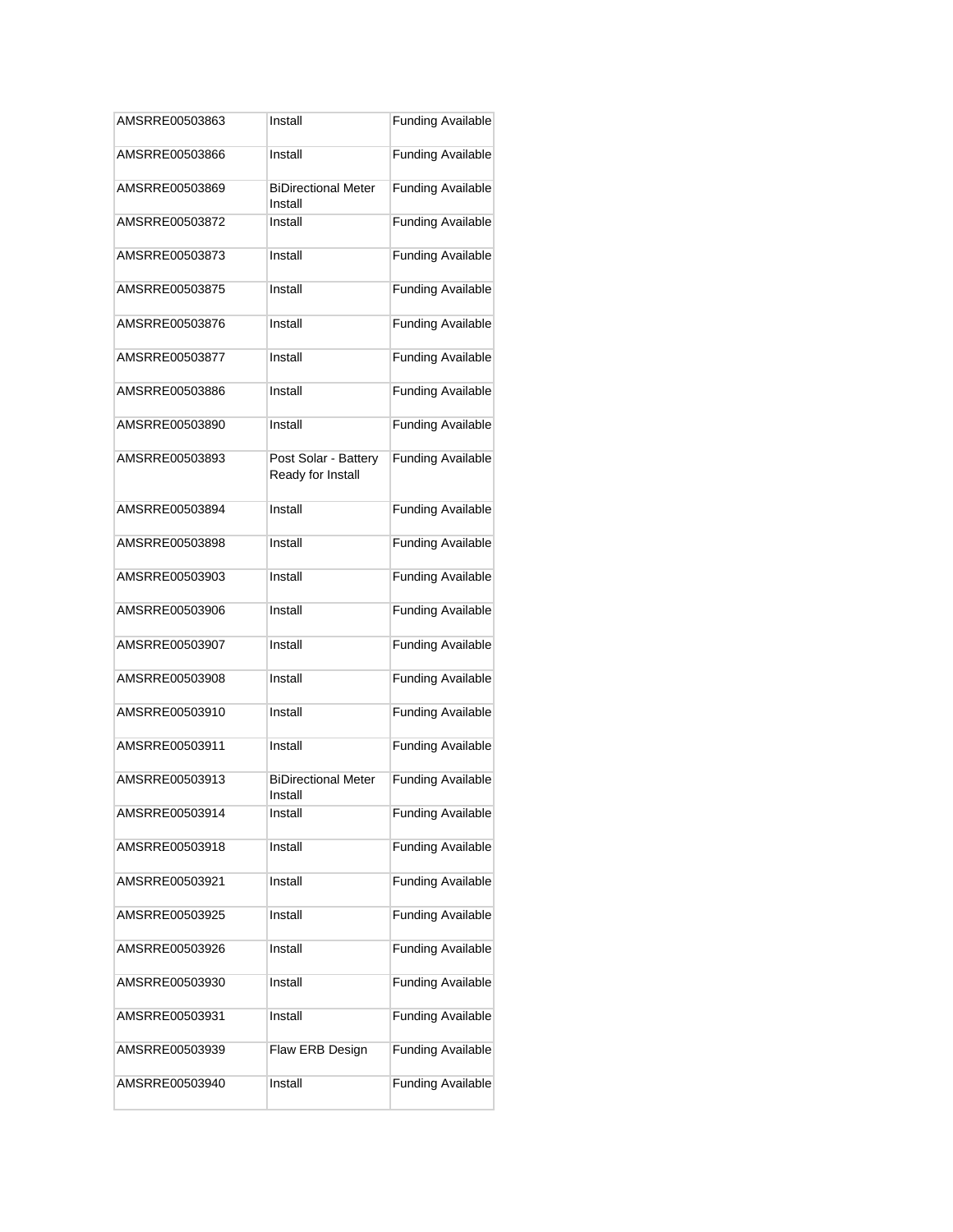| AMSRRE00503942 | Install                               | <b>Funding Available</b> |
|----------------|---------------------------------------|--------------------------|
| AMSRRE00503944 | Install                               | <b>Funding Available</b> |
| AMSRRE00503951 | Install                               | <b>Funding Available</b> |
| AMSRRE00503953 | Install                               | <b>Funding Available</b> |
| AMSRRE00503964 | Install                               | <b>Funding Available</b> |
| AMSRRE00503967 | Install                               | <b>Funding Available</b> |
| AMSRRE00503968 | Install                               | <b>Funding Available</b> |
| AMSRRE00503972 | Flaw ERB Design                       | <b>Funding Available</b> |
| AMSRRE00503975 | Install                               | <b>Funding Available</b> |
| AMSRRE00503976 | Payment Processing                    | <b>Funding Available</b> |
| AMSRRE00503977 | Install                               | <b>Funding Available</b> |
| AMSRRE00503983 | <b>BiDirectional Meter</b><br>Install | <b>Funding Available</b> |
| AMSRRE00503986 | Install                               | <b>Funding Available</b> |
| AMSRRE00503987 | Install                               | <b>Funding Available</b> |
| AMSRRE00503989 | Install                               | <b>Funding Available</b> |
| AMSRRE00503991 | <b>Payment Processing</b>             | <b>Funding Available</b> |
| AMSRRE00503995 | Install                               | <b>Funding Available</b> |
| AMSRRE00503996 | Install                               | <b>Funding Available</b> |
| AMSRRE00503997 | Flaw ERB Design                       | <b>Funding Available</b> |
| AMSRRE00503998 | Install                               | <b>Funding Available</b> |
| AMSRRE00504001 | Install                               | <b>Funding Available</b> |
| AMSRRE00504002 | Install                               | <b>Funding Available</b> |
| AMSRRE00504003 | Flaw BDM                              | <b>Funding Available</b> |
| AMSRRE00504004 | Install                               | <b>Funding Available</b> |
| AMSRRE00504006 | Install                               | <b>Funding Available</b> |
| AMSRRE00504007 | Install                               | <b>Funding Available</b> |
| AMSRRE00504008 | Install                               | <b>Funding Available</b> |
| AMSRRE00504009 | BDM Flaw -<br>Corrected               | <b>Funding Available</b> |
| AMSRRE00504010 | <b>Payment Processing</b>             | <b>Funding Available</b> |
|                |                                       |                          |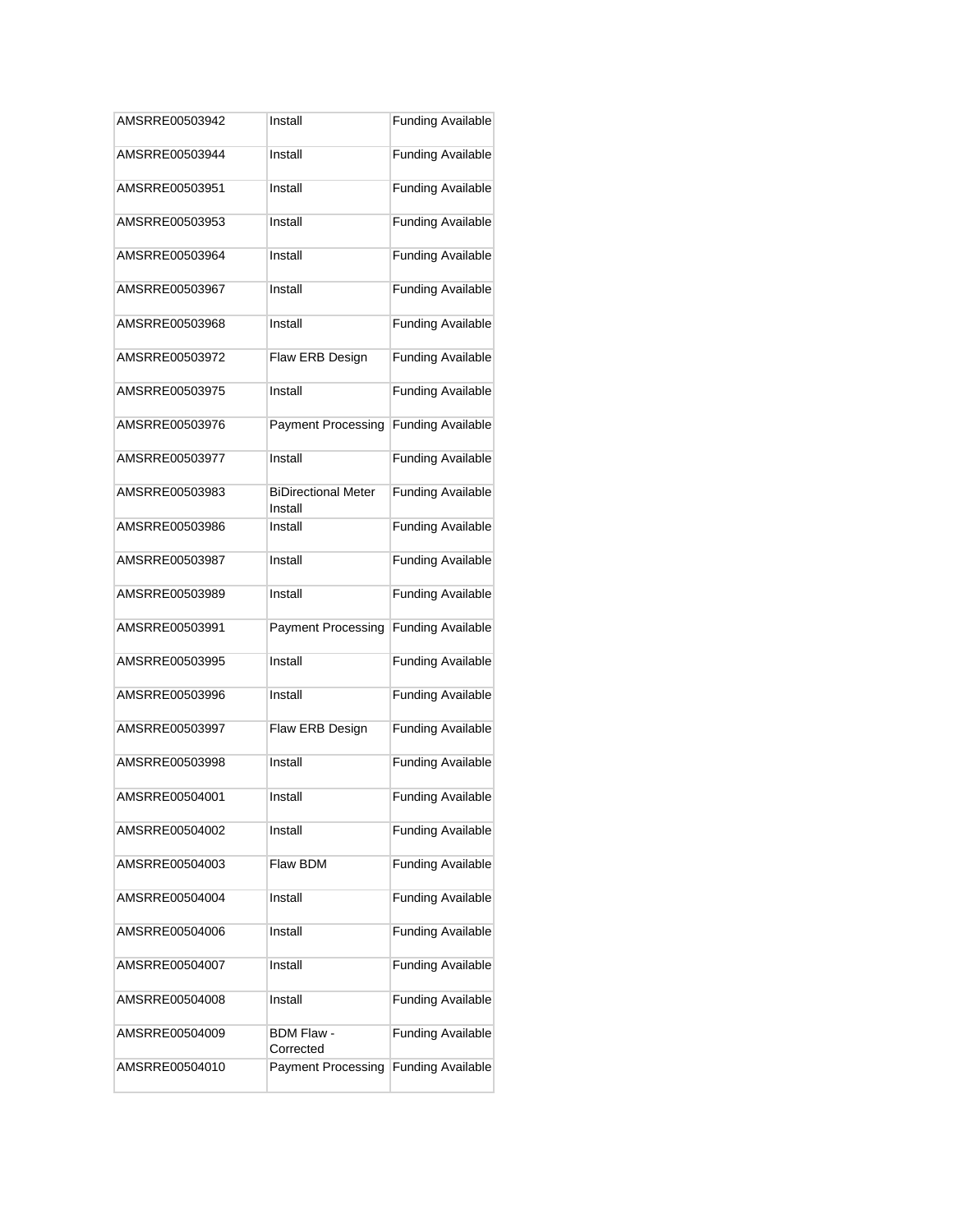| AMSRRE00504011 | Install                                      | <b>Funding Available</b> |
|----------------|----------------------------------------------|--------------------------|
| AMSRRE00504012 | Install                                      | <b>Funding Available</b> |
| AMSRRE00504014 | <b>Payment Processing</b>                    | <b>Funding Available</b> |
| AMSRRE00504017 | Install                                      | <b>Funding Available</b> |
| AMSRRE00504018 | Install                                      | <b>Funding Available</b> |
| AMSRRE00504019 | Install                                      | <b>Funding Available</b> |
| AMSRRE00504020 | Install                                      | <b>Funding Available</b> |
| AMSRRE00504021 | Install                                      | <b>Funding Available</b> |
| AMSRRE00504023 | Install                                      | <b>Funding Available</b> |
| AMSRRE00504024 | Install                                      | <b>Funding Available</b> |
| AMSRRE00504027 | Install                                      | <b>Funding Available</b> |
| AMSRRE00504030 | Install                                      | <b>Funding Available</b> |
| AMSRRE00504034 | Install                                      | <b>Funding Available</b> |
| AMSRRE00504036 | Install                                      | <b>Funding Available</b> |
| AMSRRE00504037 | Install                                      | <b>Funding Available</b> |
| AMSRRE00504038 | Install                                      | <b>Funding Available</b> |
| AMSRRE00504041 | Install                                      | <b>Funding Available</b> |
| AMSRRE00504043 | Install                                      | <b>Funding Available</b> |
| AMSRRE00504045 | <b>BiDirectional Meter</b><br>Install        | <b>Funding Available</b> |
| AMSRRE00504046 | Install                                      | <b>Funding Available</b> |
| AMSRRE00504047 | Install                                      | <b>Funding Available</b> |
| AMSRRE00504049 | Install                                      | <b>Funding Available</b> |
| AMSRRE00504054 | Install                                      | <b>Funding Available</b> |
| AMSRRE00504055 | Install                                      | <b>Funding Available</b> |
| AMSRRE00504057 | Install                                      | <b>Funding Available</b> |
| AMSRRE00504060 | Install                                      | <b>Funding Available</b> |
| AMSRRE00504061 | <b>Payment Processing</b>                    | <b>Funding Available</b> |
| AMSRRE00504064 | Install                                      | <b>Funding Available</b> |
| AMSRRE00504068 | Post Solar - Battery<br><b>Addition Flaw</b> | <b>Funding Available</b> |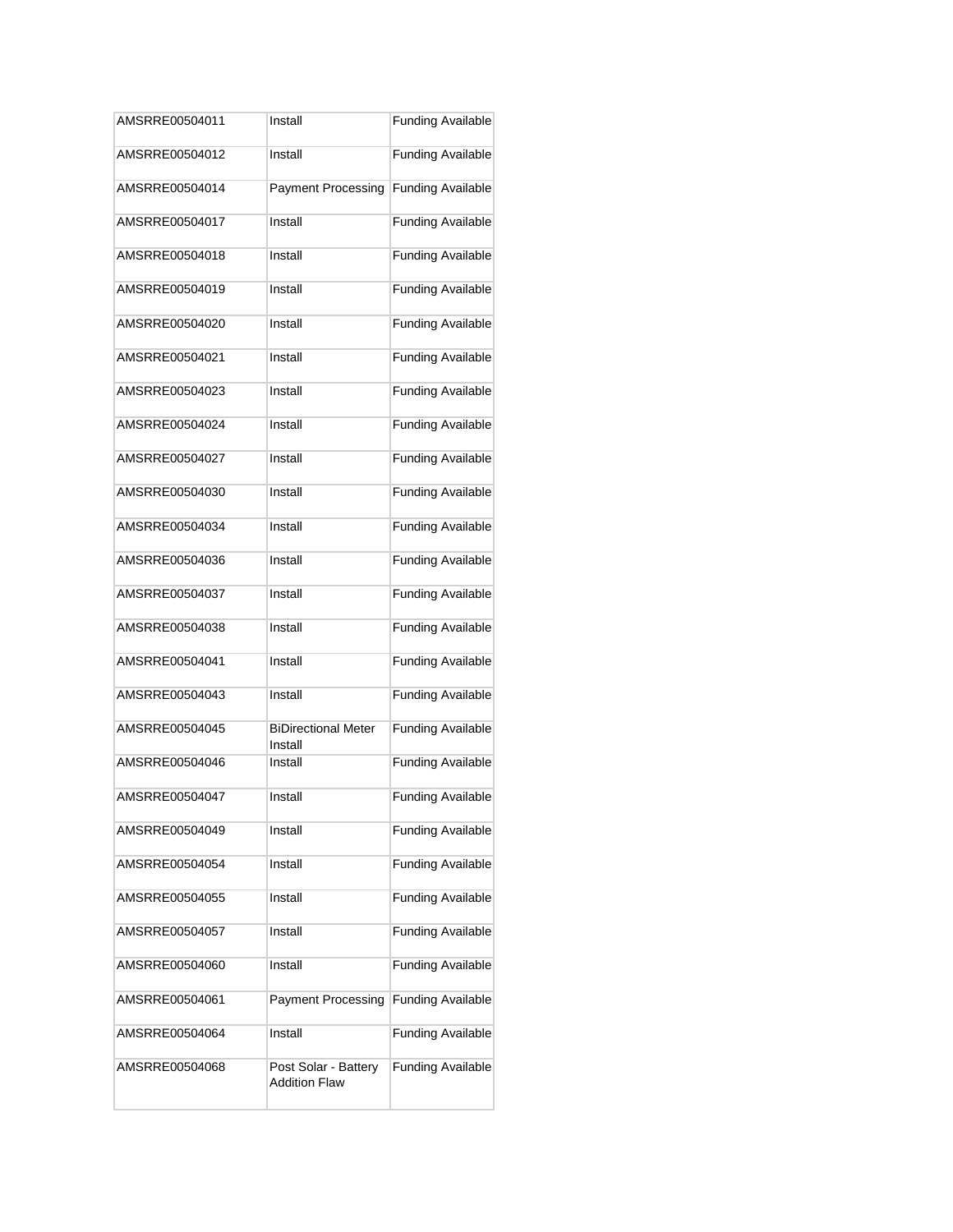| AMSRRE00504069 | Install                               | <b>Funding Available</b> |
|----------------|---------------------------------------|--------------------------|
| AMSRRE00504074 | Flaw ERB Design                       | <b>Funding Available</b> |
| AMSRRE00504075 | <b>BiDirectional Meter</b><br>Install | <b>Funding Available</b> |
| AMSRRE00504078 | Flaw ERB Design                       | <b>Funding Available</b> |
| AMSRRE00504079 | Flaw BDM                              | <b>Funding Available</b> |
| AMSRRE00504080 | <b>BiDirectional Meter</b><br>Install | <b>Funding Available</b> |
| AMSRRE00504081 | Install                               | <b>Funding Available</b> |
| AMSRRE00504088 | Install                               | <b>Funding Available</b> |
| AMSRRE00504089 | <b>BiDirectional Meter</b><br>Install | <b>Funding Available</b> |
| AMSRRE00504092 | Flaw BDM                              | <b>Funding Available</b> |
| AMSRRE00504093 | Flaw ERB Design                       | <b>Funding Available</b> |
| AMSRRE00504094 | Install                               | <b>Funding Available</b> |
| AMSRRE00504095 | Install                               | <b>Funding Available</b> |
| AMSRRE00504097 | <b>Payment Processing</b>             | <b>Funding Available</b> |
| AMSRRE00504098 | Post-Inspection                       | <b>Funding Available</b> |
| AMSRRE00504103 | Install                               | <b>Funding Available</b> |
| AMSRRE00504104 | Flaw BDM                              | <b>Funding Available</b> |
| AMSRRE00504106 | Install                               | <b>Funding Available</b> |
| AMSRRE00504107 | Install                               | <b>Funding Available</b> |
| AMSRRE00504111 | Install                               | <b>Funding Available</b> |
| AMSRRE00504113 | Install                               | <b>Funding Available</b> |
| AMSRRE00504114 | Install                               | <b>Funding Available</b> |
| AMSRRE00504115 | Install                               | <b>Funding Available</b> |
| AMSRRE00504117 | <b>Flaw Payment</b><br>Processing     | <b>Funding Available</b> |
| AMSRRE00504118 | Install                               | <b>Funding Available</b> |
| AMSRRE00504119 | Post-Inspection                       | <b>Funding Available</b> |
| AMSRRE00504121 | <b>BiDirectional Meter</b><br>Install | <b>Funding Available</b> |
| AMSRRE00504124 | Install                               | <b>Funding Available</b> |
| AMSRRE00504126 | Install                               | <b>Funding Available</b> |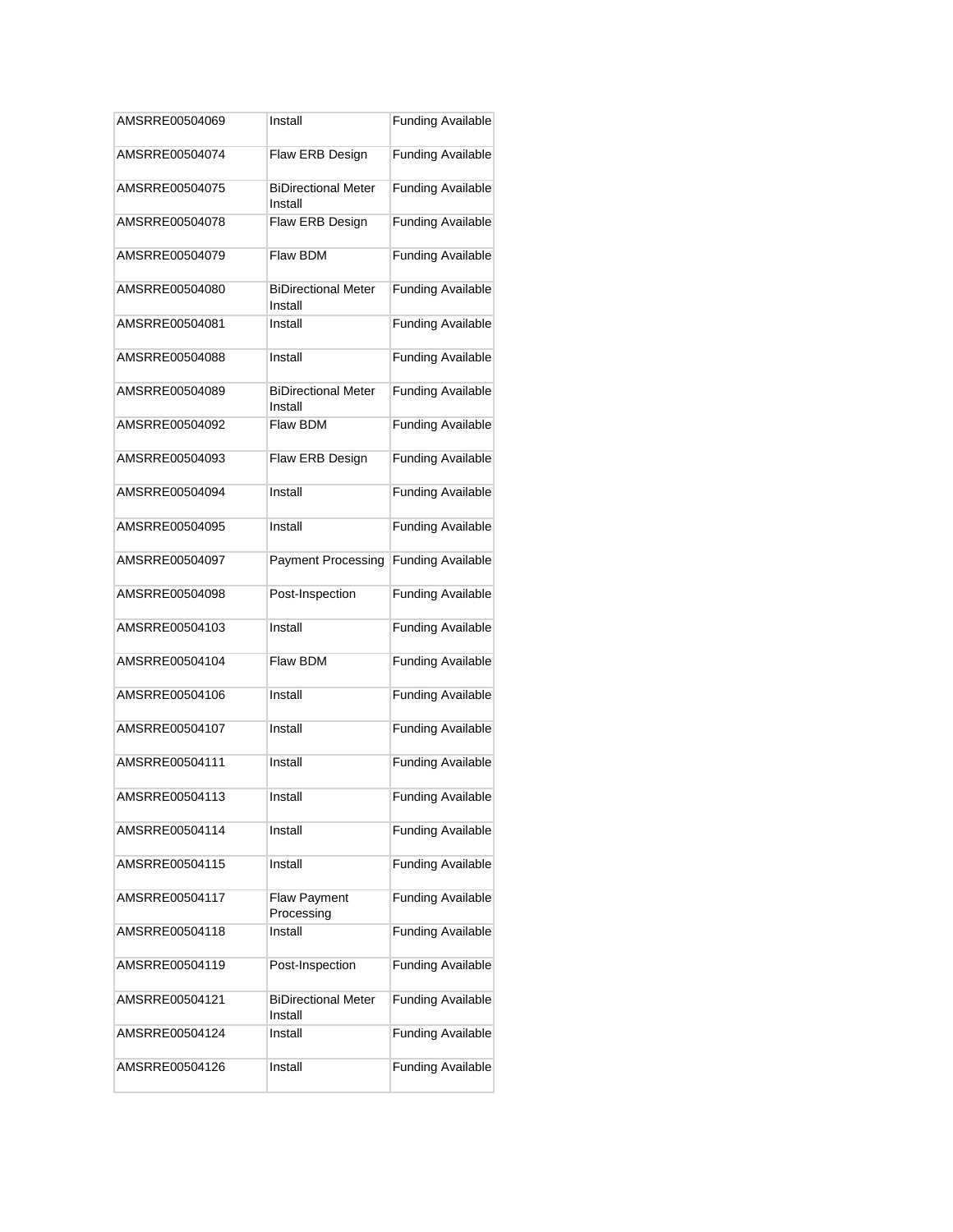| AMSRRE00504130 | Install                               | <b>Funding Available</b> |
|----------------|---------------------------------------|--------------------------|
| AMSRRE00504133 | Install                               | <b>Funding Available</b> |
| AMSRRE00504135 | Install                               | <b>Funding Available</b> |
| AMSRRE00504136 | Post-Inspection                       | <b>Funding Available</b> |
| AMSRRE00504138 | Install                               | <b>Funding Available</b> |
| AMSRRE00504139 | Install                               | <b>Funding Available</b> |
| AMSRRE00504141 | <b>BiDirectional Meter</b><br>Install | <b>Funding Available</b> |
| AMSRRE00504142 | Install                               | <b>Funding Available</b> |
| AMSRRE00504144 | Install                               | <b>Funding Available</b> |
| AMSRRE00504146 | Install                               | <b>Funding Available</b> |
| AMSRRE00504150 | Install                               | <b>Funding Available</b> |
| AMSRRE00504151 | Install                               | <b>Funding Available</b> |
| AMSRRE00504153 | Flaw ERB Design                       | <b>Funding Available</b> |
| AMSRRE00504160 | Install                               | <b>Funding Available</b> |
| AMSRRE00504161 | Install                               | <b>Funding Available</b> |
| AMSRRE00504163 | <b>BiDirectional Meter</b><br>Install | <b>Funding Available</b> |
| AMSRRE00504164 | <b>BiDirectional Meter</b><br>Install | <b>Funding Available</b> |
| AMSRRE00504166 | Flaw BDM                              | <b>Funding Available</b> |
| AMSRRE00504167 | Install                               | <b>Funding Available</b> |
| AMSRRE00504168 | Install                               | <b>Funding Available</b> |
| AMSRRE00504171 | Install                               | <b>Funding Available</b> |
| AMSRRE00504172 | Install                               | <b>Funding Available</b> |
| AMSRRE00504176 | Install                               | <b>Funding Available</b> |
| AMSRRE00504177 | Install                               | <b>Funding Available</b> |
| AMSRRE00504178 | Install                               | <b>Funding Available</b> |
| AMSRRE00504179 | <b>Flaw Technical</b><br>Review       | <b>Funding Available</b> |
| AMSRRE00504180 | Install                               | <b>Funding Available</b> |
| AMSRRE00504183 | Install                               | <b>Funding Available</b> |
| AMSRRE00504184 | <b>BiDirectional Meter</b><br>Install | <b>Funding Available</b> |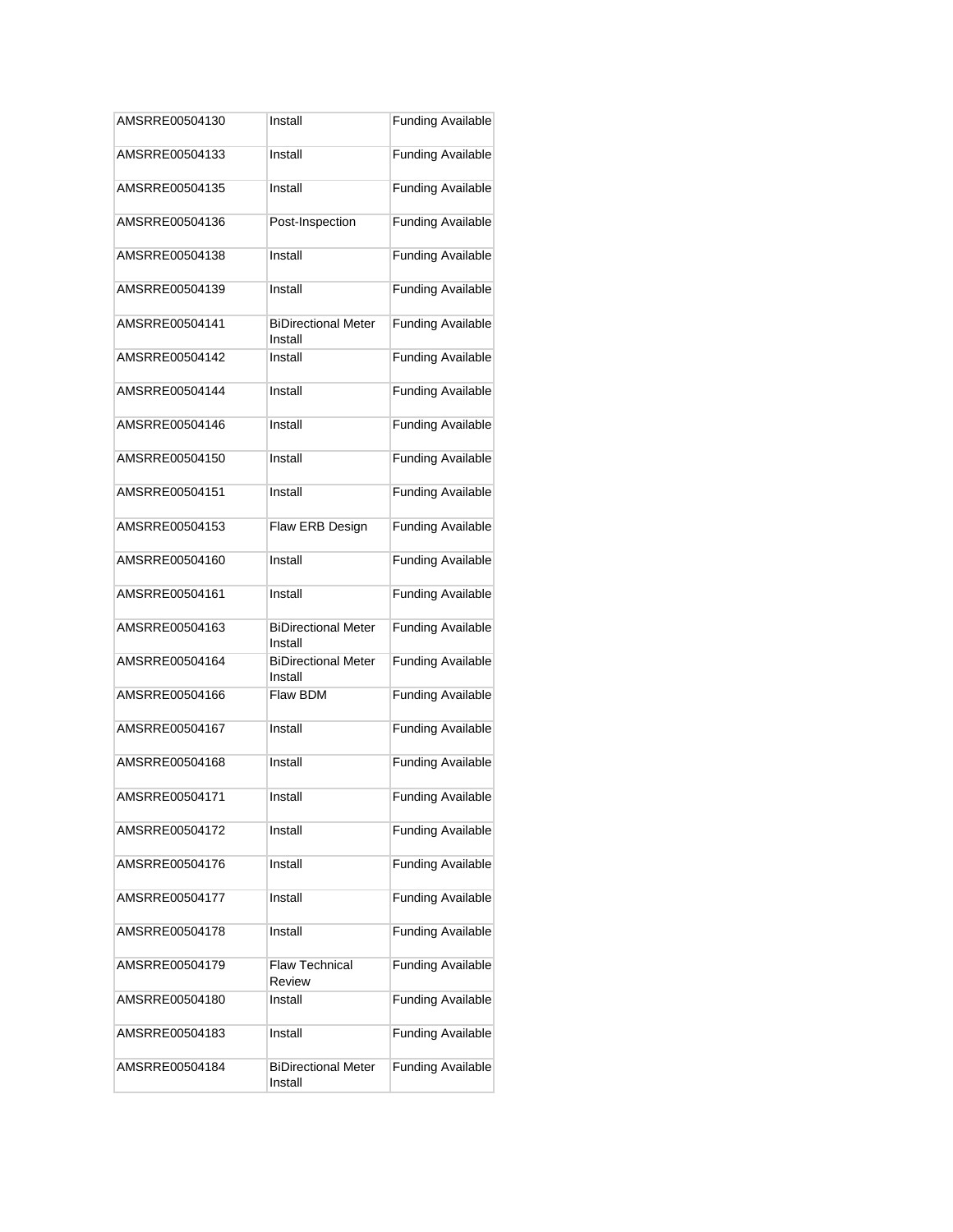| AMSRRE00504185 | <b>BiDirectional Meter</b><br>Install | <b>Funding Available</b> |
|----------------|---------------------------------------|--------------------------|
| AMSRRE00504190 | Install                               | <b>Funding Available</b> |
| AMSRRE00504191 | <b>Payment Processing</b>             | <b>Funding Available</b> |
| AMSRRE00504192 | Install                               | <b>Funding Available</b> |
| AMSRRE00504197 | <b>Payment Processing</b>             | <b>Funding Available</b> |
| AMSRRE00504202 | Install                               | <b>Funding Available</b> |
| AMSRRE00504203 | Install                               | <b>Funding Available</b> |
| AMSRRE00504204 | <b>Flaw Technical</b><br>Review       | <b>Funding Available</b> |
| AMSRRE00504205 | Install                               | <b>Funding Available</b> |
| AMSRRE00504206 | <b>BiDirectional Meter</b><br>Install | <b>Funding Available</b> |
| AMSRRE00504208 | Install                               | <b>Funding Available</b> |
| AMSRRE00504209 | Install                               | <b>Funding Available</b> |
| AMSRRE00504212 | Install                               | <b>Funding Available</b> |
| AMSRRE00504213 | Install                               | <b>Funding Available</b> |
| AMSRRE00504215 | Install                               | <b>Funding Available</b> |
| AMSRRE00504216 | Install                               | <b>Funding Available</b> |
| AMSRRE00504218 | Install                               | <b>Funding Available</b> |
| AMSRRE00504219 | Install                               | <b>Funding Available</b> |
| AMSRRE00504220 | Install                               | <b>Funding Available</b> |
| AMSRRE00504221 | Install                               | <b>Funding Available</b> |
| AMSRRE00504222 | Install                               | <b>Funding Available</b> |
| AMSRRE00504223 | Payment Processing Funding Available  |                          |
| AMSRRE00504224 | Install                               |                          |
| AMSRRE00504225 | Install                               | <b>Funding Available</b> |
| AMSRRE00504226 | Flaw BDM                              | <b>Funding Available</b> |
| AMSRRE00504227 | Install                               | <b>Funding Available</b> |
| AMSRRE00504228 | <b>Payment Processing</b>             | <b>Funding Available</b> |
| AMSRRE00504231 | <b>BiDirectional Meter</b><br>Install | <b>Funding Available</b> |
| AMSRRE00504232 | Install                               | <b>Funding Available</b> |
| AMSRRE00504233 | Install                               | <b>Funding Available</b> |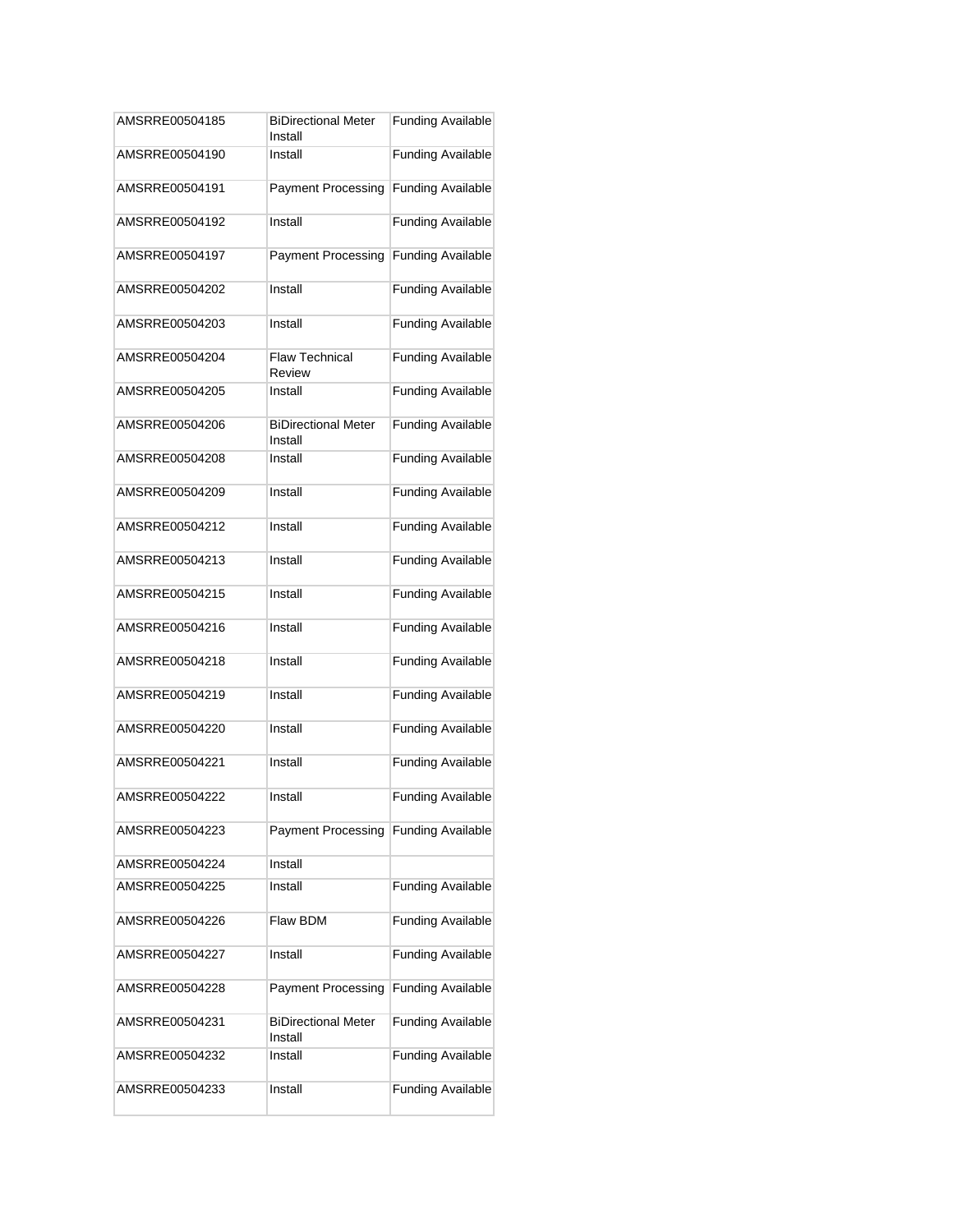| AMSRRE00504234 | Install                               | <b>Funding Available</b> |
|----------------|---------------------------------------|--------------------------|
| AMSRRE00504235 | <b>BiDirectional Meter</b><br>Install | <b>Funding Available</b> |
| AMSRRE00504236 | <b>BiDirectional Meter</b><br>Install | <b>Funding Available</b> |
| AMSRRE00504237 | Install                               | <b>Funding Available</b> |
| AMSRRE00504240 | Flaw BDM                              | <b>Funding Available</b> |
| AMSRRE00504241 | Install                               | <b>Funding Available</b> |
| AMSRRE00504243 | <b>BiDirectional Meter</b><br>Install | <b>Funding Available</b> |
| AMSRRE00504244 | Install                               | <b>Funding Available</b> |
| AMSRRE00504245 | Install                               | <b>Funding Available</b> |
| AMSRRE00504246 | Install                               | <b>Funding Available</b> |
| AMSRRE00504247 | Install                               | <b>Funding Available</b> |
| AMSRRE00504250 | Install                               | <b>Funding Available</b> |
| AMSRRE00504251 | Install                               | <b>Funding Available</b> |
| AMSRRE00504252 | Install                               | <b>Funding Available</b> |
| AMSRRE00504254 | ERB Design Re-<br>Submitted           | <b>Funding Available</b> |
| AMSRRE00504255 | Install                               | <b>Funding Available</b> |
| AMSRRE00504256 | Install                               | <b>Funding Available</b> |
| AMSRRE00504257 | <b>Payment Processing</b>             | <b>Funding Available</b> |
| AMSRRE00504258 | Install                               | <b>Funding Available</b> |
| AMSRRE00504259 | Install                               | <b>Funding Available</b> |
| AMSRRE00504260 | Install                               | <b>Funding Available</b> |
| AMSRRE00504261 | Install                               | <b>Funding Available</b> |
| AMSRRE00504262 | Install                               | <b>Funding Available</b> |
| AMSRRE00504263 | Install                               | <b>Funding Available</b> |
| AMSRRE00504264 | <b>BiDirectional Meter</b><br>Install | <b>Funding Available</b> |
| AMSRRE00504265 | Install                               | <b>Funding Available</b> |
| AMSRRE00504266 | Install                               | <b>Funding Available</b> |
| AMSRRE00504267 | Install                               | <b>Funding Available</b> |
| AMSRRE00504268 | <b>Payment Processing</b>             | <b>Funding Available</b> |
|                |                                       |                          |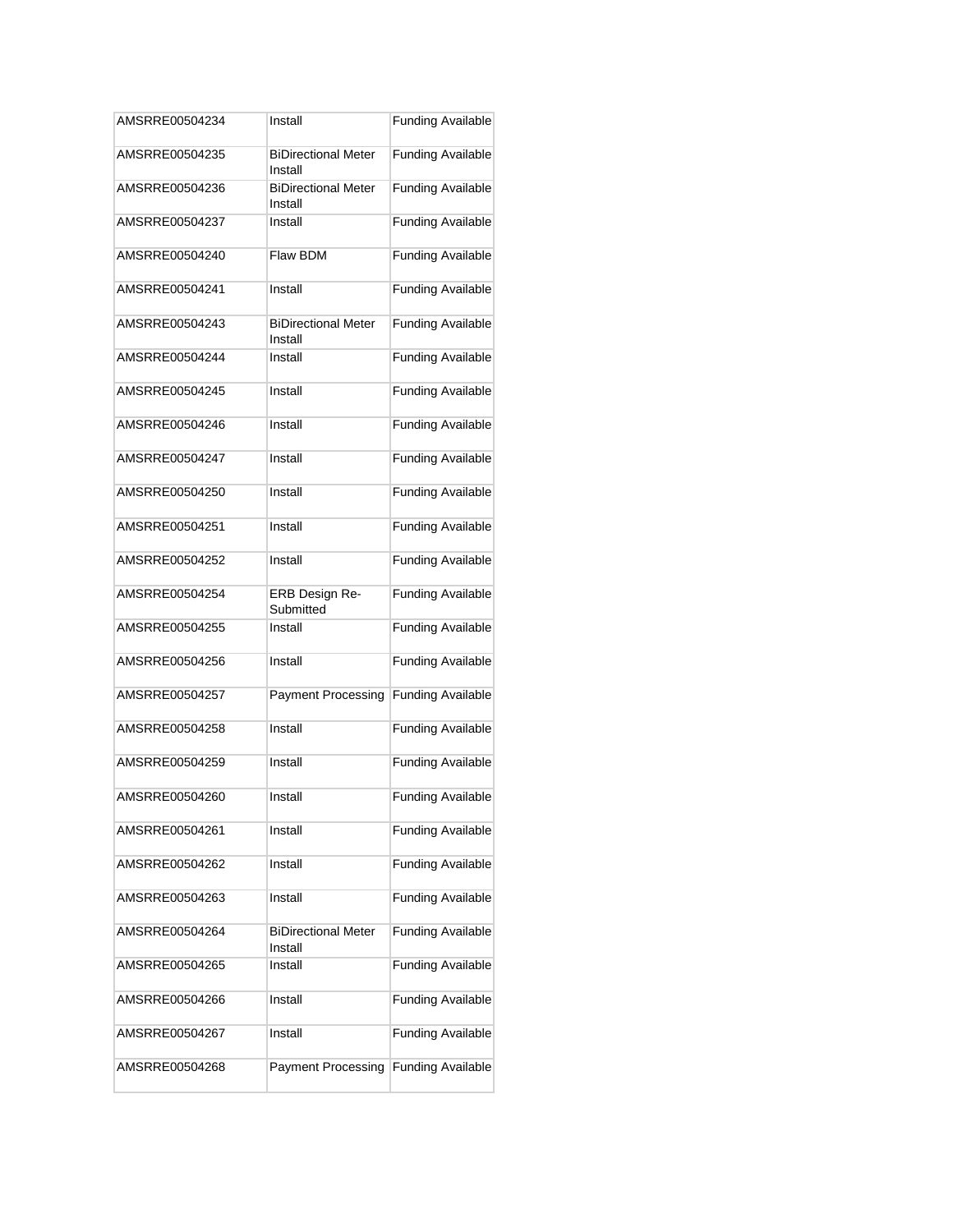| AMSRRE00504270 | Install                   | <b>Funding Available</b> |
|----------------|---------------------------|--------------------------|
| AMSRRE00504271 | Post-Inspection           | <b>Funding Available</b> |
| AMSRRE00504272 | Install                   | <b>Funding Available</b> |
| AMSRRE00504273 | Install                   | <b>Funding Available</b> |
| AMSRRE00504274 | Install                   | <b>Funding Available</b> |
| AMSRRE00504275 | Install                   | <b>Funding Available</b> |
| AMSRRE00504276 | Post-Inspection           | <b>Funding Available</b> |
| AMSRRE00504277 | Install                   | <b>Funding Available</b> |
| AMSRRE00504280 | Install                   | <b>Funding Available</b> |
| AMSRRE00504281 | Install                   | <b>Funding Available</b> |
| AMSRRE00504282 | Flaw BDM                  | <b>Funding Available</b> |
| AMSRRE00504283 | Install                   | <b>Funding Available</b> |
| AMSRRE00504285 | Install                   | <b>Funding Available</b> |
| AMSRRE00504287 | Install                   | <b>Funding Available</b> |
| AMSRRE00504288 | Install                   | <b>Funding Available</b> |
| AMSRRE00504290 | Install                   | <b>Funding Available</b> |
| AMSRRE00504291 | Install                   | <b>Funding Available</b> |
| AMSRRE00504294 | Install                   | <b>Funding Available</b> |
| AMSRRE00504295 | Install                   | <b>Funding Available</b> |
| AMSRRE00504296 | Flaw BDM                  | <b>Funding Available</b> |
| AMSRRE00504298 | Install                   | <b>Funding Available</b> |
| AMSRRE00504299 | <b>Payment Processing</b> | <b>Funding Available</b> |
| AMSRRE00504301 | Install                   | <b>Funding Available</b> |
| AMSRRE00504304 | Install                   | <b>Funding Available</b> |
| AMSRRE00504305 | Install                   | <b>Funding Available</b> |
| AMSRRE00504306 | Install                   | <b>Funding Available</b> |
| AMSRRE00504308 | Install                   | <b>Funding Available</b> |
| AMSRRE00504310 | Install                   | <b>Funding Available</b> |
| AMSRRE00504311 | Install                   | <b>Funding Available</b> |
|                |                           |                          |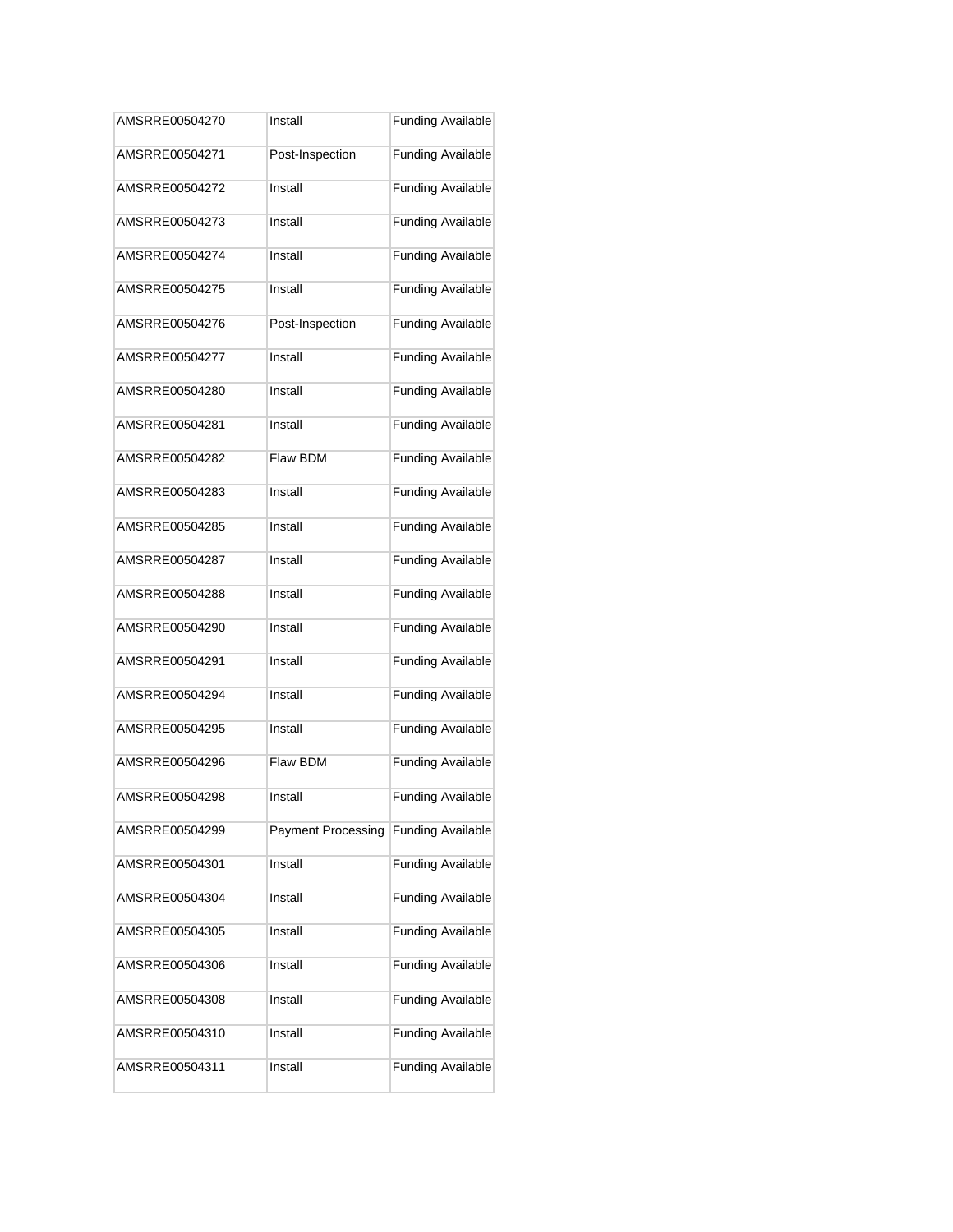| AMSRRE00504312 | Install                               | <b>Funding Available</b> |
|----------------|---------------------------------------|--------------------------|
| AMSRRE00504313 | Install                               | <b>Funding Available</b> |
| AMSRRE00504314 | Flaw ERB Design                       | <b>Funding Available</b> |
| AMSRRE00504315 | <b>Flaw Technical</b><br>Review       | <b>Funding Available</b> |
| AMSRRE00504316 | <b>Payment Processing</b>             | <b>Funding Available</b> |
| AMSRRE00504317 | Install                               | <b>Funding Available</b> |
| AMSRRE00504318 | Install                               | <b>Funding Available</b> |
| AMSRRE00504319 | Install                               | <b>Funding Available</b> |
| AMSRRE00504320 | Install                               | <b>Funding Available</b> |
| AMSRRE00504321 | <b>Payment Processing</b>             | <b>Funding Available</b> |
| AMSRRE00504322 | Install                               | <b>Funding Available</b> |
| AMSRRE00504323 | Install                               | <b>Funding Available</b> |
| AMSRRE00504324 | Install                               | <b>Funding Available</b> |
| AMSRRE00504325 | Install                               | <b>Funding Available</b> |
| AMSRRE00504326 | Install                               | <b>Funding Available</b> |
| AMSRRE00504327 | Install                               | <b>Funding Available</b> |
| AMSRRE00504328 | Install                               | <b>Funding Available</b> |
| AMSRRE00504329 | <b>BiDirectional Meter</b><br>Install | <b>Funding Available</b> |
| AMSRRE00504330 | Install                               | <b>Funding Available</b> |
| AMSRRE00504331 | Install                               | <b>Funding Available</b> |
| AMSRRE00504332 | <b>Payment Processing</b>             | <b>Funding Available</b> |
| AMSRRE00504333 | Install                               | <b>Funding Available</b> |
| AMSRRE00504335 | <b>BiDirectional Meter</b><br>Install | <b>Funding Available</b> |
| AMSRRE00504336 | <b>BiDirectional Meter</b><br>Install | <b>Funding Available</b> |
| AMSRRE00504337 | Install                               | <b>Funding Available</b> |
| AMSRRE00504338 | Install                               | <b>Funding Available</b> |
| AMSRRE00504340 | <b>Payment Processing</b>             | <b>Funding Available</b> |
| AMSRRE00504341 | Post-Inspection                       | <b>Funding Available</b> |
| AMSRRE00504343 | Install                               | <b>Funding Available</b> |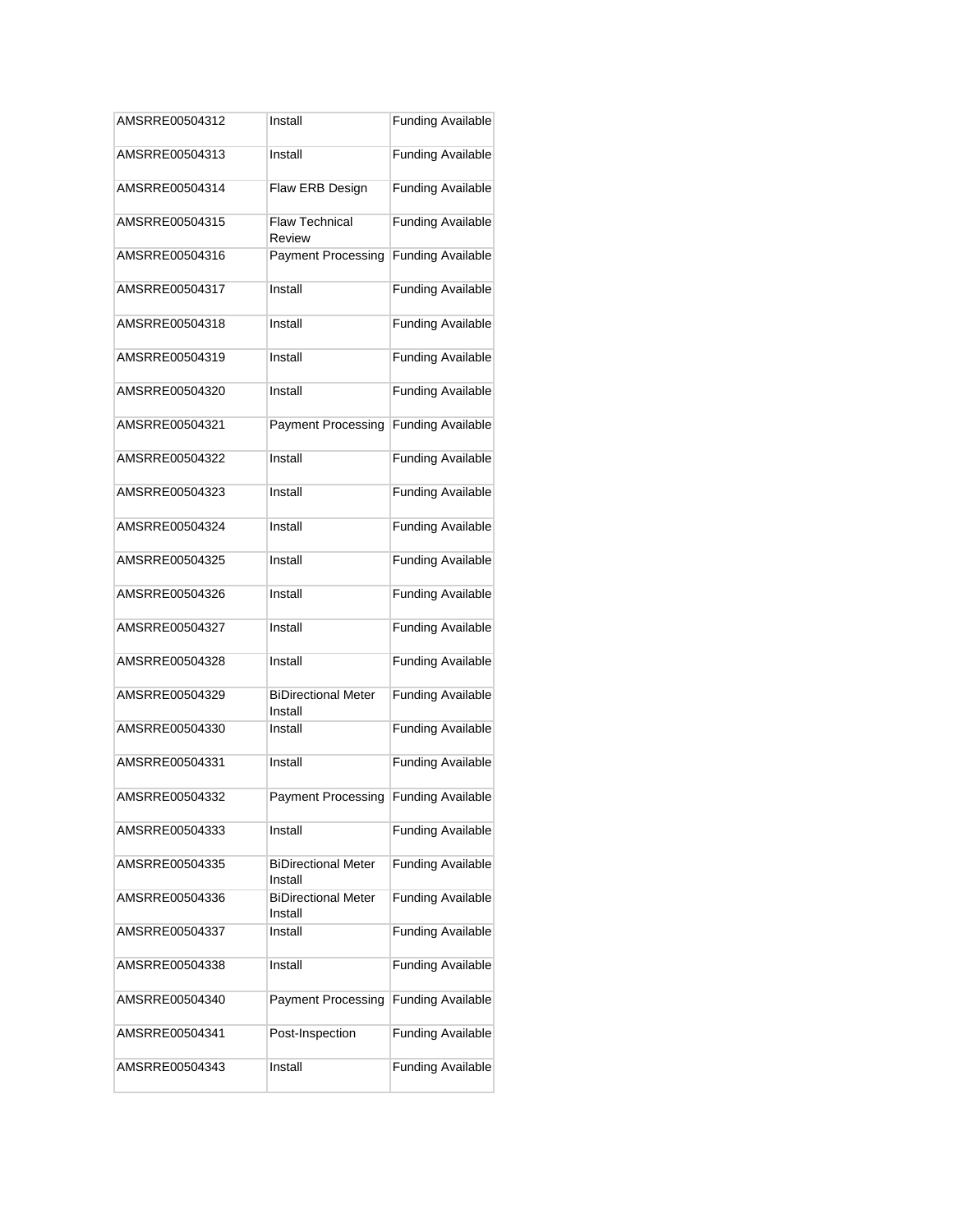| AMSRRE00504344 | Install                                   | <b>Funding Available</b> |
|----------------|-------------------------------------------|--------------------------|
| AMSRRE00504345 | BDM Flaw -<br>Corrected                   | <b>Funding Available</b> |
| AMSRRE00504346 | Install                                   | <b>Funding Available</b> |
| AMSRRE00504347 | Install                                   | <b>Funding Available</b> |
| AMSRRE00504348 | Flaw BDM                                  | <b>Funding Available</b> |
| AMSRRE00504349 | Install                                   | <b>Funding Available</b> |
| AMSRRE00504350 | Install                                   | <b>Funding Available</b> |
| AMSRRE00504351 | Install                                   | <b>Funding Available</b> |
| AMSRRE00504352 | <b>BiDirectional Meter</b><br>Install     | <b>Funding Available</b> |
| AMSRRE00504353 | Install                                   | <b>Funding Available</b> |
| AMSRRE00504354 | Install                                   | <b>Funding Available</b> |
| AMSRRE00504355 | Install                                   | <b>Funding Available</b> |
| AMSRRE00504357 | Install                                   | <b>Funding Available</b> |
| AMSRRE00504358 | Install                                   | <b>Funding Available</b> |
| AMSRRE00504359 | Install                                   | <b>Funding Available</b> |
| AMSRRE00504363 | Install                                   | <b>Funding Available</b> |
| AMSRRE00504364 | Install                                   | <b>Funding Available</b> |
| AMSRRE00504365 | Post-Inspection                           | <b>Funding Available</b> |
| AMSRRE00504366 | Install                                   | <b>Funding Available</b> |
| AMSRRE00504368 | Install                                   | <b>Funding Available</b> |
| AMSRRE00504370 | Install                                   | <b>Funding Available</b> |
| AMSRRE00504371 | Post Solar - Battery<br>Ready for Install | <b>Funding Available</b> |
| AMSRRE00504372 | Install                                   | <b>Funding Available</b> |
| AMSRRE00504373 | <b>BiDirectional Meter</b><br>Install     | <b>Funding Available</b> |
| AMSRRE00504378 | Install                                   | <b>Funding Available</b> |
| AMSRRE00504379 | Install                                   | <b>Funding Available</b> |
| AMSRRE00504380 | Install                                   | <b>Funding Available</b> |
| AMSRRE00504381 | Install                                   | <b>Funding Available</b> |
| AMSRRE00504382 | Install                                   | <b>Funding Available</b> |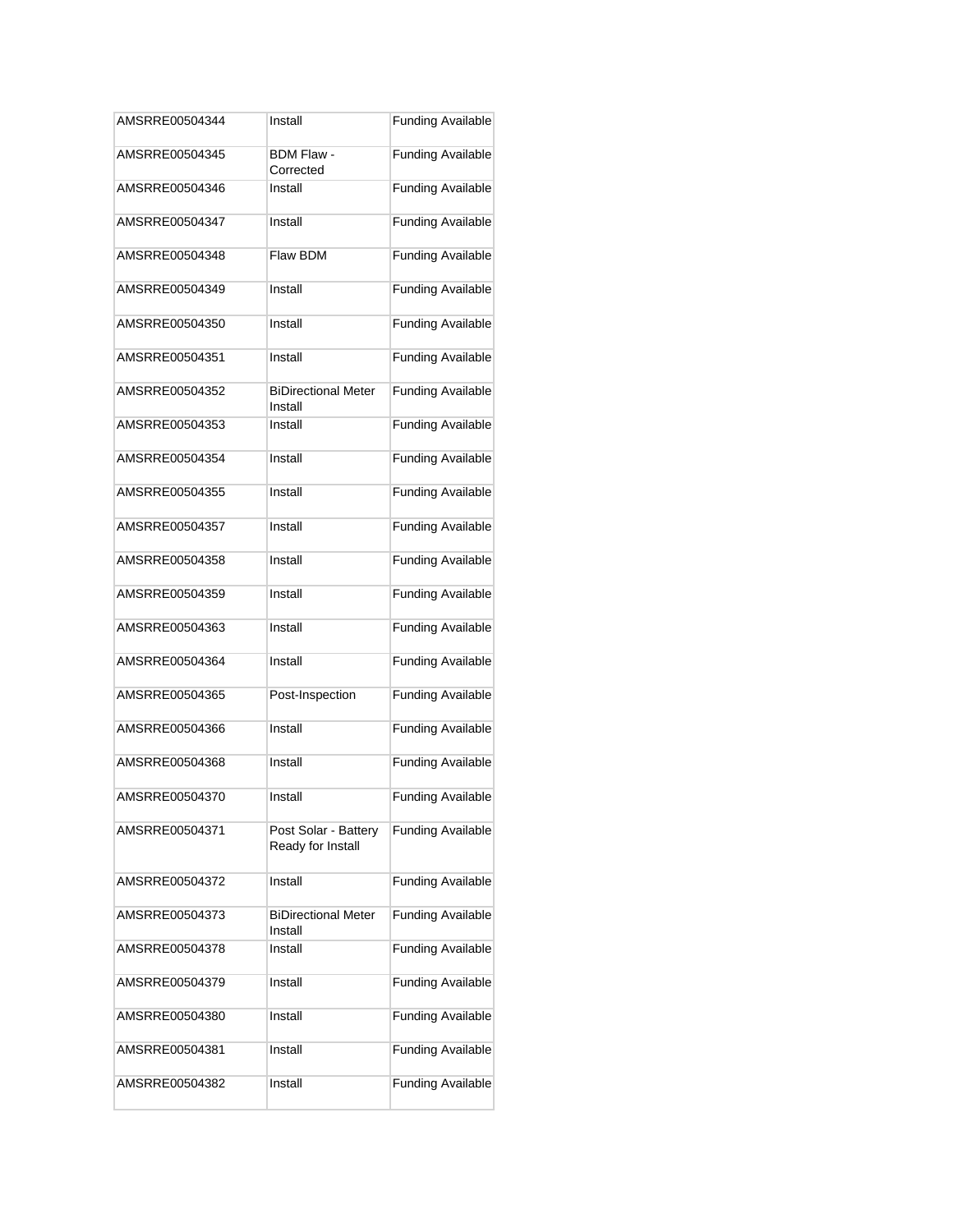| AMSRRE00504383 | Install                               | <b>Funding Available</b> |
|----------------|---------------------------------------|--------------------------|
| AMSRRE00504384 | <b>Flaw Technical</b><br>Review       | <b>Funding Available</b> |
| AMSRRE00504386 | <b>BiDirectional Meter</b><br>Install | <b>Funding Available</b> |
| AMSRRE00504387 | Install                               | <b>Funding Available</b> |
| AMSRRE00504388 | <b>Payment Processing</b>             | <b>Funding Available</b> |
| AMSRRE00504389 | Install                               | <b>Funding Available</b> |
| AMSRRE00504390 | Install                               | <b>Funding Available</b> |
| AMSRRE00504391 | Install                               | <b>Funding Available</b> |
| AMSRRE00504392 | Flaw ERB Design                       | <b>Funding Available</b> |
| AMSRRE00504393 | Install                               | <b>Funding Available</b> |
| AMSRRE00504394 | Install                               | <b>Funding Available</b> |
| AMSRRE00504395 | Install                               | <b>Funding Available</b> |
| AMSRRE00504396 | Install                               | <b>Funding Available</b> |
| AMSRRE00504397 | <b>Flaw Technical</b><br>Review       | <b>Funding Available</b> |
| AMSRRE00504399 | Install                               | <b>Funding Available</b> |
| AMSRRE00504400 | Install                               | <b>Funding Available</b> |
| AMSRRE00504401 | <b>BiDirectional Meter</b><br>Install | <b>Funding Available</b> |
| AMSRRE00504402 | <b>BiDirectional Meter</b><br>Install | <b>Funding Available</b> |
| AMSRRE00504403 | <b>BiDirectional Meter</b><br>Install | <b>Funding Available</b> |
| AMSRRE00504404 | Install                               | <b>Funding Available</b> |
| AMSRRE00504405 | Install                               | <b>Funding Available</b> |
| AMSRRE00504406 | Install                               | <b>Funding Available</b> |
| AMSRRE00504407 | <b>BiDirectional Meter</b><br>Install | <b>Funding Available</b> |
| AMSRRE00504408 | Install                               | <b>Funding Available</b> |
| AMSRRE00504409 | Install                               | <b>Funding Available</b> |
| AMSRRE00504410 | Install                               | <b>Funding Available</b> |
| AMSRRE00504411 | Install                               | <b>Funding Available</b> |
| AMSRRE00504412 | Install                               | <b>Funding Available</b> |
| AMSRRE00504413 | Install                               | <b>Funding Available</b> |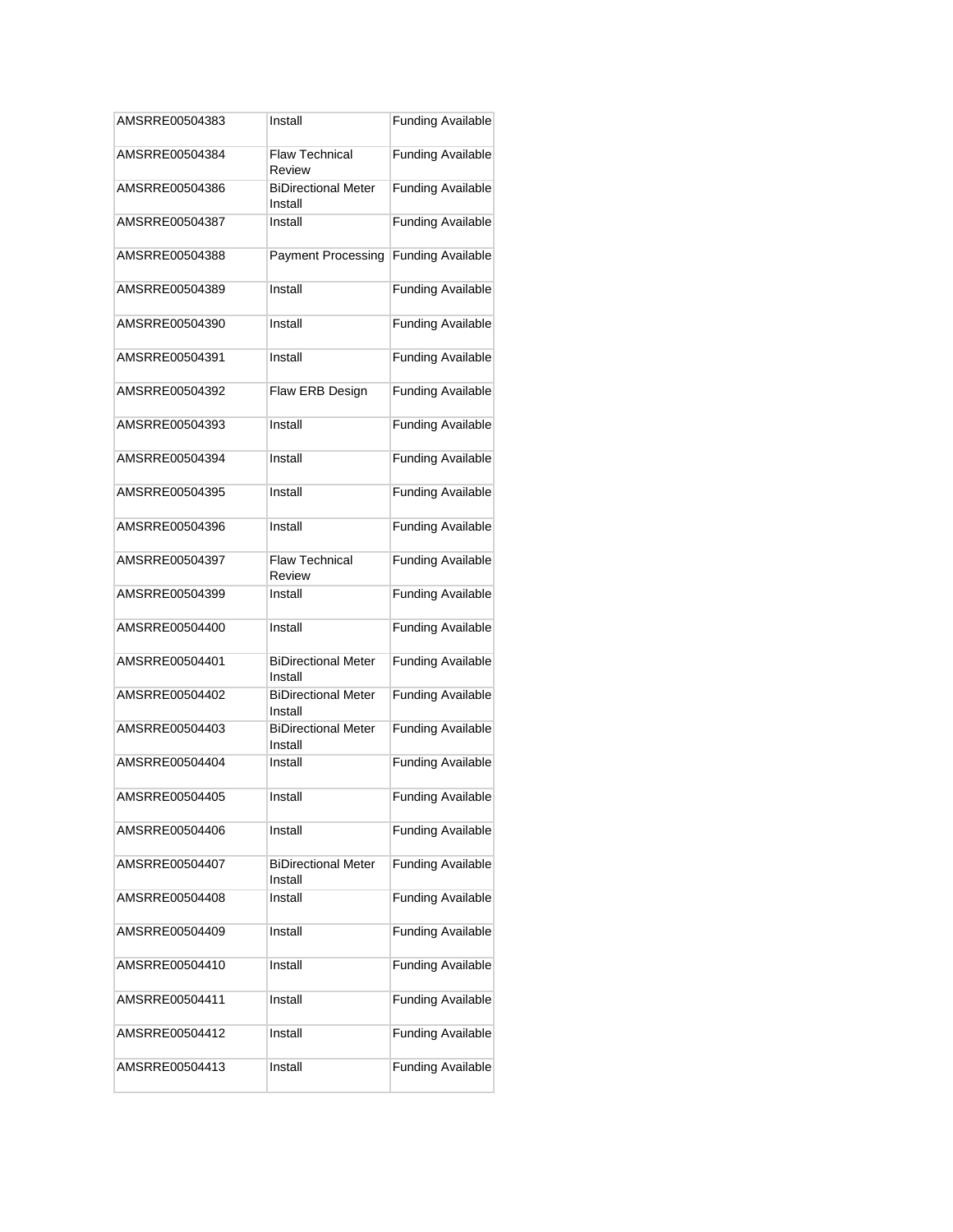| AMSRRE00504414 | Install                               | <b>Funding Available</b> |
|----------------|---------------------------------------|--------------------------|
| AMSRRE00504415 | Install                               | <b>Funding Available</b> |
| AMSRRE00504416 | Install                               | <b>Funding Available</b> |
| AMSRRE00504417 | Install                               | <b>Funding Available</b> |
| AMSRRE00504419 | <b>BiDirectional Meter</b><br>Install | <b>Funding Available</b> |
| AMSRRE00504420 | Install                               | <b>Funding Available</b> |
| AMSRRE00504423 | Install                               | <b>Funding Available</b> |
| AMSRRE00504424 | Install                               | <b>Funding Available</b> |
| AMSRRE00504425 | Install                               | <b>Funding Available</b> |
| AMSRRE00504426 | Flaw BDM                              | <b>Funding Available</b> |
| AMSRRE00504427 | Install                               | <b>Funding Available</b> |
| AMSRRE00504428 | Install                               | <b>Funding Available</b> |
| AMSRRE00504429 | Install                               | <b>Funding Available</b> |
| AMSRRE00504430 | Install                               | <b>Funding Available</b> |
| AMSRRE00504431 | Install                               | <b>Funding Available</b> |
| AMSRRE00504432 | Install                               | <b>Funding Available</b> |
| AMSRRE00504433 | Install                               | <b>Funding Available</b> |
| AMSRRE00504434 | Install                               | <b>Funding Available</b> |
| AMSRRE00504435 | Install                               | <b>Funding Available</b> |
| AMSRRE00504436 | <b>Missing Status</b>                 | <b>Funding Available</b> |
| AMSRRE00504437 | Install                               | <b>Funding Available</b> |
| AMSRRE00504438 | Install                               | <b>Funding Available</b> |
| AMSRRE00504439 | Install                               | <b>Funding Available</b> |
| AMSRRE00504440 | Install                               | <b>Funding Available</b> |
| AMSRRE00504441 | Install                               | <b>Funding Available</b> |
| AMSRRE00504442 | Install                               | <b>Funding Available</b> |
| AMSRRE00504443 | <b>BiDirectional Meter</b><br>Install | <b>Funding Available</b> |
| AMSRRE00504444 | Install                               | <b>Funding Available</b> |
| AMSRRE00504445 | Install                               | <b>Funding Available</b> |
|                |                                       |                          |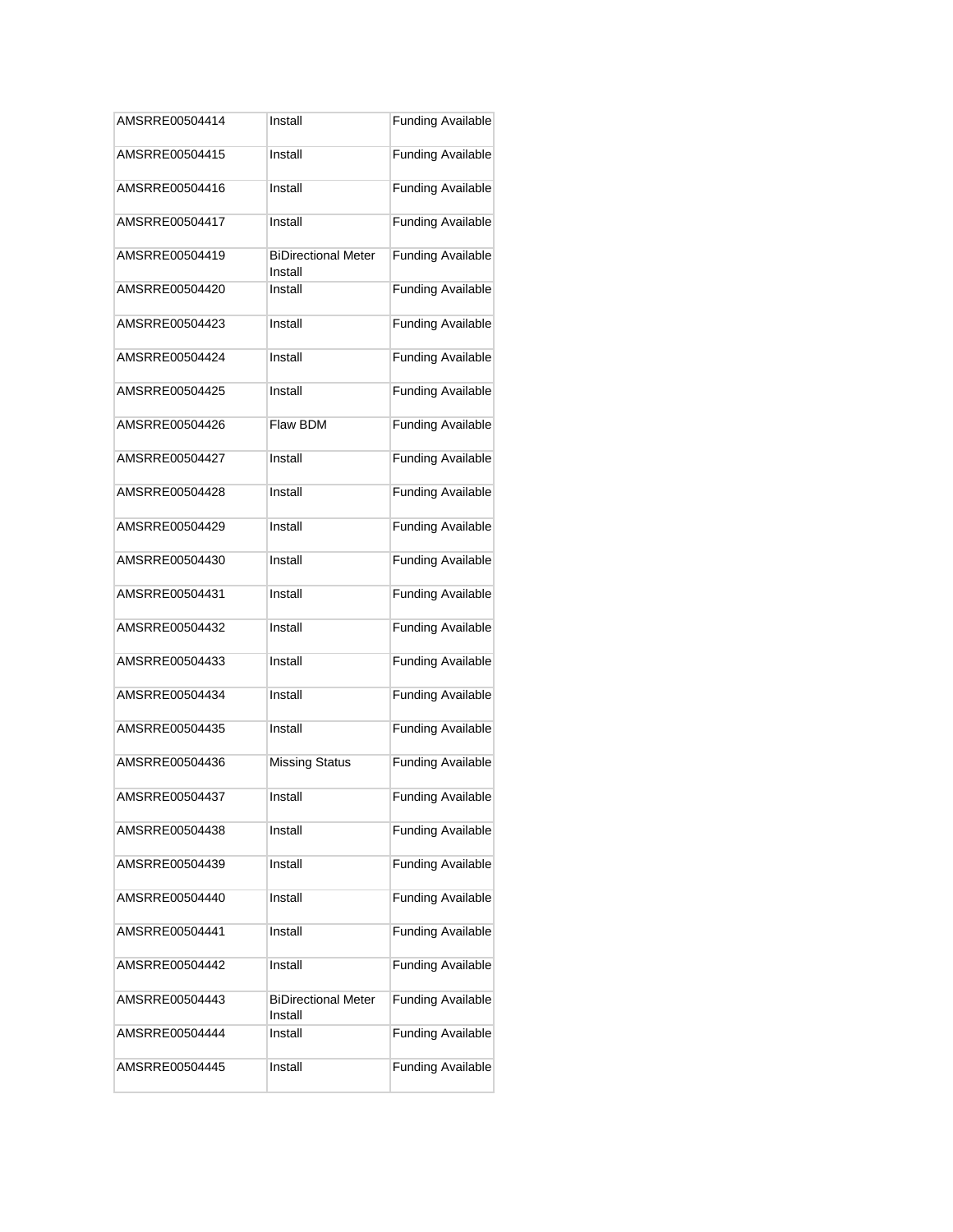| AMSRRE00504446 | Install                               | <b>Funding Available</b> |
|----------------|---------------------------------------|--------------------------|
| AMSRRE00504447 | Flaw BDM                              | <b>Funding Available</b> |
| AMSRRE00504448 | Install                               | <b>Funding Available</b> |
| AMSRRE00504449 | Install                               | <b>Funding Available</b> |
| AMSRRE00504450 | Install                               | <b>Funding Available</b> |
| AMSRRE00504451 | <b>BiDirectional Meter</b><br>Install | <b>Funding Available</b> |
| AMSRRE00504452 | Install                               | <b>Funding Available</b> |
| AMSRRE00504453 | Install                               | <b>Funding Available</b> |
| AMSRRE00504454 | <b>Payment Processing</b>             | <b>Funding Available</b> |
| AMSRRE00504455 | Install                               | <b>Funding Available</b> |
| AMSRRE00504456 | Install                               | <b>Funding Available</b> |
| AMSRRE00504457 | Install                               | <b>Funding Available</b> |
| AMSRRE00504458 | Install                               | <b>Funding Available</b> |
| AMSRRE00504459 | Install                               | <b>Funding Available</b> |
| AMSRRE00504461 | Install                               | <b>Funding Available</b> |
| AMSRRE00504462 | Install                               | <b>Funding Available</b> |
| AMSRRE00504463 | Install                               | <b>Funding Available</b> |
| AMSRRE00504464 | Install                               | <b>Funding Available</b> |
| AMSRRE00504467 | Install                               | <b>Funding Available</b> |
| AMSRRE00504468 | Install                               | <b>Funding Available</b> |
| AMSRRE00504469 | Install                               | <b>Funding Available</b> |
| AMSRRE00504470 | Install                               | <b>Funding Available</b> |
| AMSRRE00504471 | Install                               | <b>Funding Available</b> |
| AMSRRE00504472 | Install                               | <b>Funding Available</b> |
| AMSRRE00504473 | Install                               | <b>Funding Available</b> |
| AMSRRE00504474 | Install                               | <b>Funding Available</b> |
| AMSRRE00504475 | Install                               | <b>Funding Available</b> |
| AMSRRE00504476 | Install                               | <b>Funding Available</b> |
| AMSRRE00504477 | Install                               | <b>Funding Available</b> |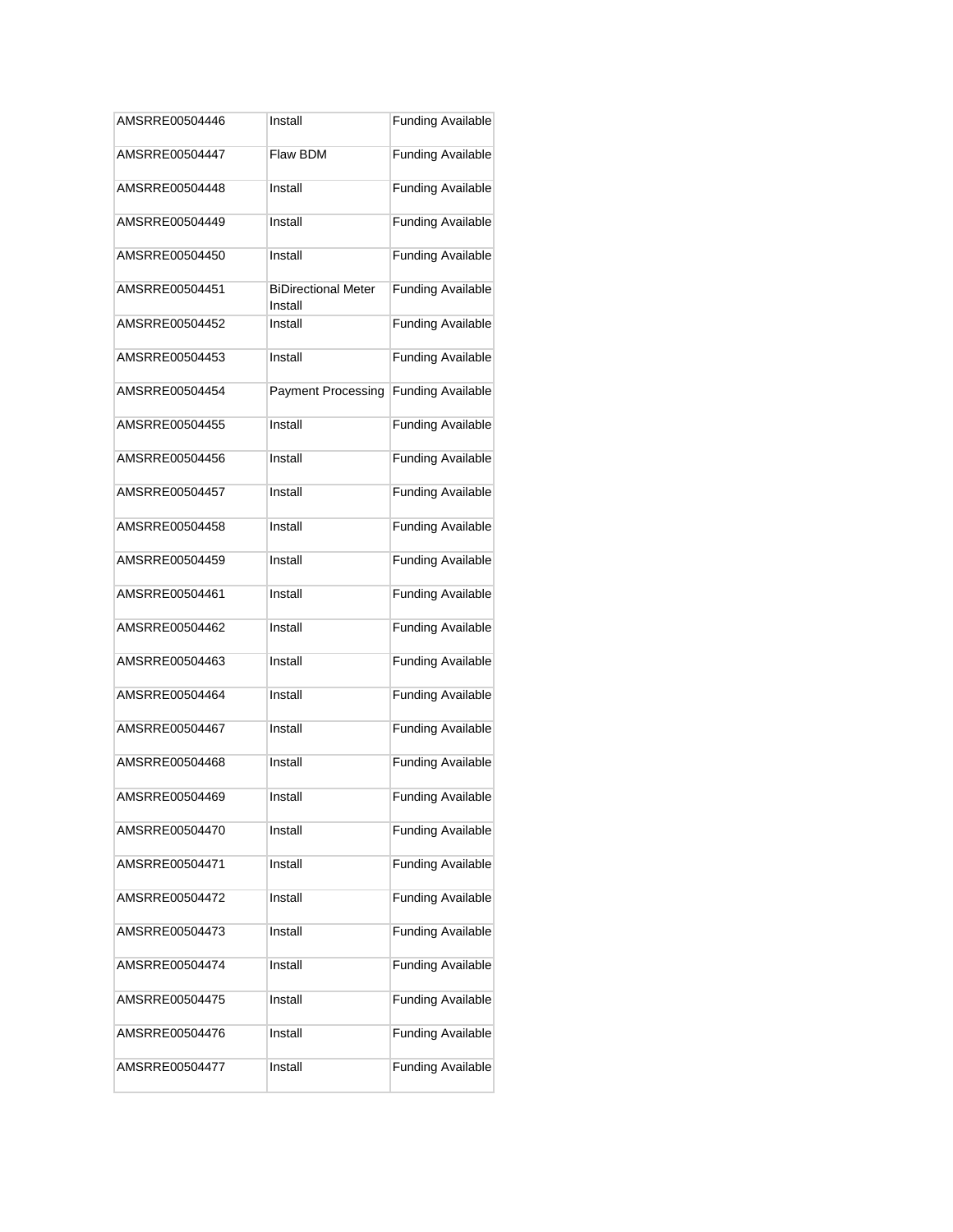| AMSRRE00504478 | Install                               | <b>Funding Available</b> |
|----------------|---------------------------------------|--------------------------|
| AMSRRE00504479 | Install                               | <b>Funding Available</b> |
| AMSRRE00504480 | Install                               | <b>Funding Available</b> |
| AMSRRE00504481 | Install                               | <b>Funding Available</b> |
| AMSRRE00504482 | Post-Inspection                       | <b>Funding Available</b> |
| AMSRRE00504483 | Install                               | <b>Funding Available</b> |
| AMSRRE00504484 | Install                               | <b>Funding Available</b> |
| AMSRRE00504485 | Install                               | <b>Funding Available</b> |
| AMSRRE00504486 | Install                               | <b>Funding Available</b> |
| AMSRRE00504487 | Install                               | <b>Funding Available</b> |
| AMSRRE00504488 | Install                               | <b>Funding Available</b> |
| AMSRRE00504489 | Install                               | <b>Funding Available</b> |
| AMSRRE00504490 | Install                               | <b>Funding Available</b> |
| AMSRRE00504491 | Install                               | <b>Funding Available</b> |
| AMSRRE00504492 | Install                               | <b>Funding Available</b> |
| AMSRRE00504493 | Install                               | <b>Funding Available</b> |
| AMSRRE00504494 | Install                               | <b>Funding Available</b> |
| AMSRRE00504495 | Install                               | <b>Funding Available</b> |
| AMSRRE00504496 | Install                               | <b>Funding Available</b> |
| AMSRRE00504497 | Install                               | <b>Funding Available</b> |
| AMSRRE00504498 | Install                               | <b>Funding Available</b> |
| AMSRRE00504499 | Install                               | <b>Funding Available</b> |
| AMSRRE00504500 | <b>BiDirectional Meter</b><br>Install | <b>Funding Available</b> |
| AMSRRE00504501 | Install                               | <b>Funding Available</b> |
| AMSRRE00504502 | Install                               | <b>Funding Available</b> |
| AMSRRE00504503 | Install                               | <b>Funding Available</b> |
| AMSRRE00504504 | Install                               | <b>Funding Available</b> |
| AMSRRE00504505 | Install                               | <b>Funding Available</b> |
| AMSRRE00504506 | Install                               | <b>Funding Available</b> |
|                |                                       |                          |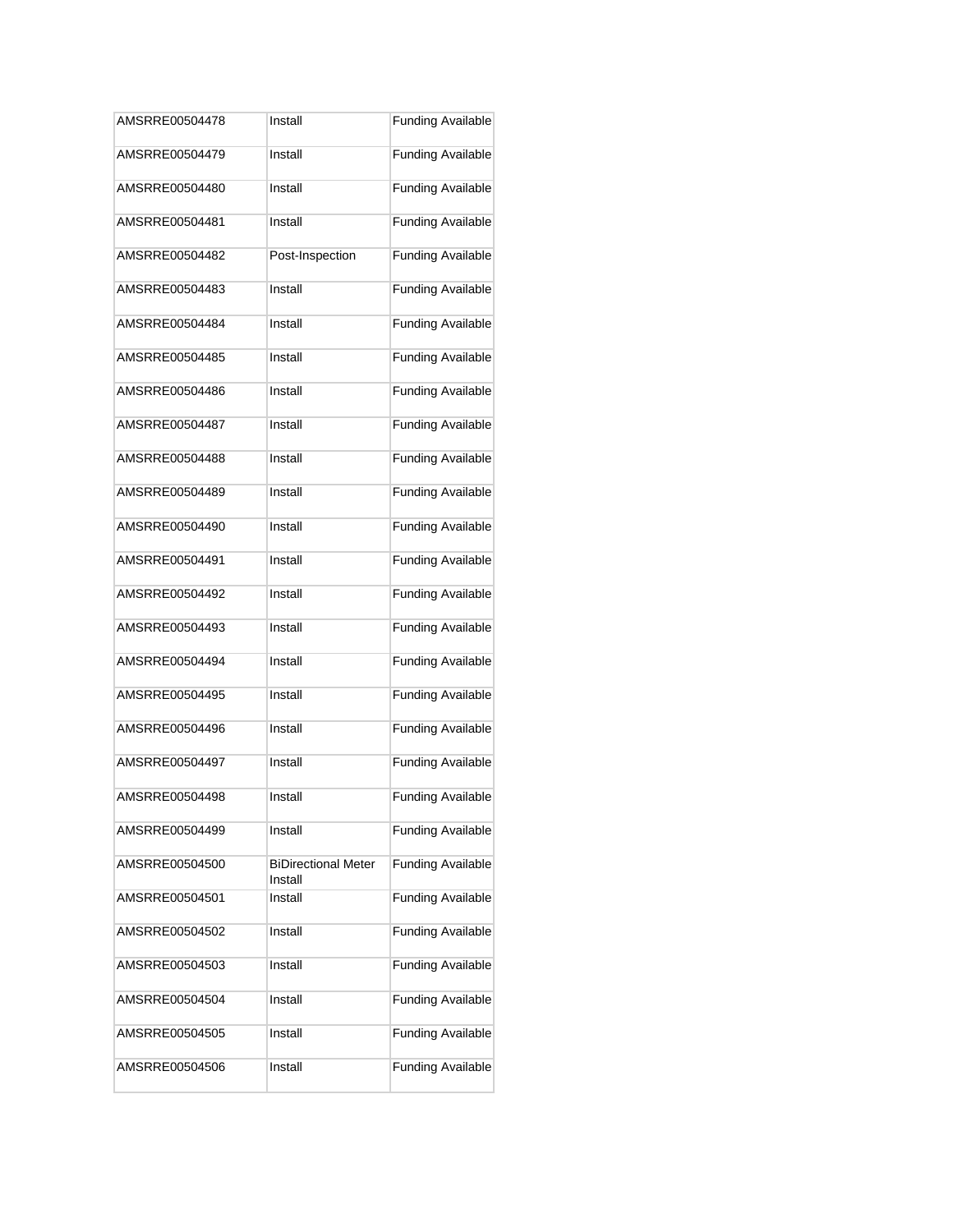| AMSRRE00504507 | Install                             | <b>Funding Available</b> |
|----------------|-------------------------------------|--------------------------|
| AMSRRE00504510 | <b>Payment Processing</b>           | <b>Funding Available</b> |
| AMSRRE00504511 | Install                             | <b>Funding Available</b> |
| AMSRRE00504512 | Install                             | <b>Funding Available</b> |
| AMSRRE00504513 | Install                             | <b>Funding Available</b> |
| AMSRRE00504514 | Install                             | <b>Funding Available</b> |
| AMSRRE00504515 | Install                             | <b>Funding Available</b> |
| AMSRRE00504516 | Install                             | <b>Funding Available</b> |
| AMSRRE00504517 | Install                             | <b>Funding Available</b> |
| AMSRRE00504518 | <b>ERB Design Review</b>            | <b>Funding Available</b> |
| AMSRRE00504519 | <b>Flaw Technical</b><br>Review     | <b>Funding Available</b> |
| AMSRRE00504521 | <b>ERB Design Review</b>            | <b>Funding Available</b> |
| AMSRRE00504522 | <b>ERB Design Review</b>            | <b>Funding Available</b> |
| AMSRRE00504523 | Install                             | <b>Funding Available</b> |
| AMSRRE00504524 | Install                             | <b>Funding Available</b> |
| AMSRRE00504525 | ERB Design Re-<br>Submitted         | <b>Funding Available</b> |
| AMSRRE00504526 | Install                             | <b>Funding Available</b> |
| AMSRRE00504527 | <b>Payment Processing</b>           | <b>Funding Available</b> |
| AMSRRE00504528 | Install                             | <b>Funding Available</b> |
| AMSRRE00504529 | Install                             | <b>Funding Available</b> |
| AMSRRE00504530 | <b>SR Application</b><br>Processing | <b>Funding Available</b> |
| AMSRRE00504531 | Install                             | <b>Funding Available</b> |
| AMSRRE00504532 | Install                             | <b>Funding Available</b> |
| AMSRRE00504533 | <b>Flaw Technical</b><br>Review     | <b>Funding Available</b> |
| AMSRRE00504534 | Install                             | <b>Funding Available</b> |
| AMSRRE00504535 | <b>Flaw Technical</b><br>Review     | <b>Funding Available</b> |
| AMSRRE00504536 | Flaw BDM                            | <b>Funding Available</b> |
| AMSRRE00504537 | Install                             | <b>Funding Available</b> |
| AMSRRE00504538 | Install                             | <b>Funding Available</b> |
|                |                                     |                          |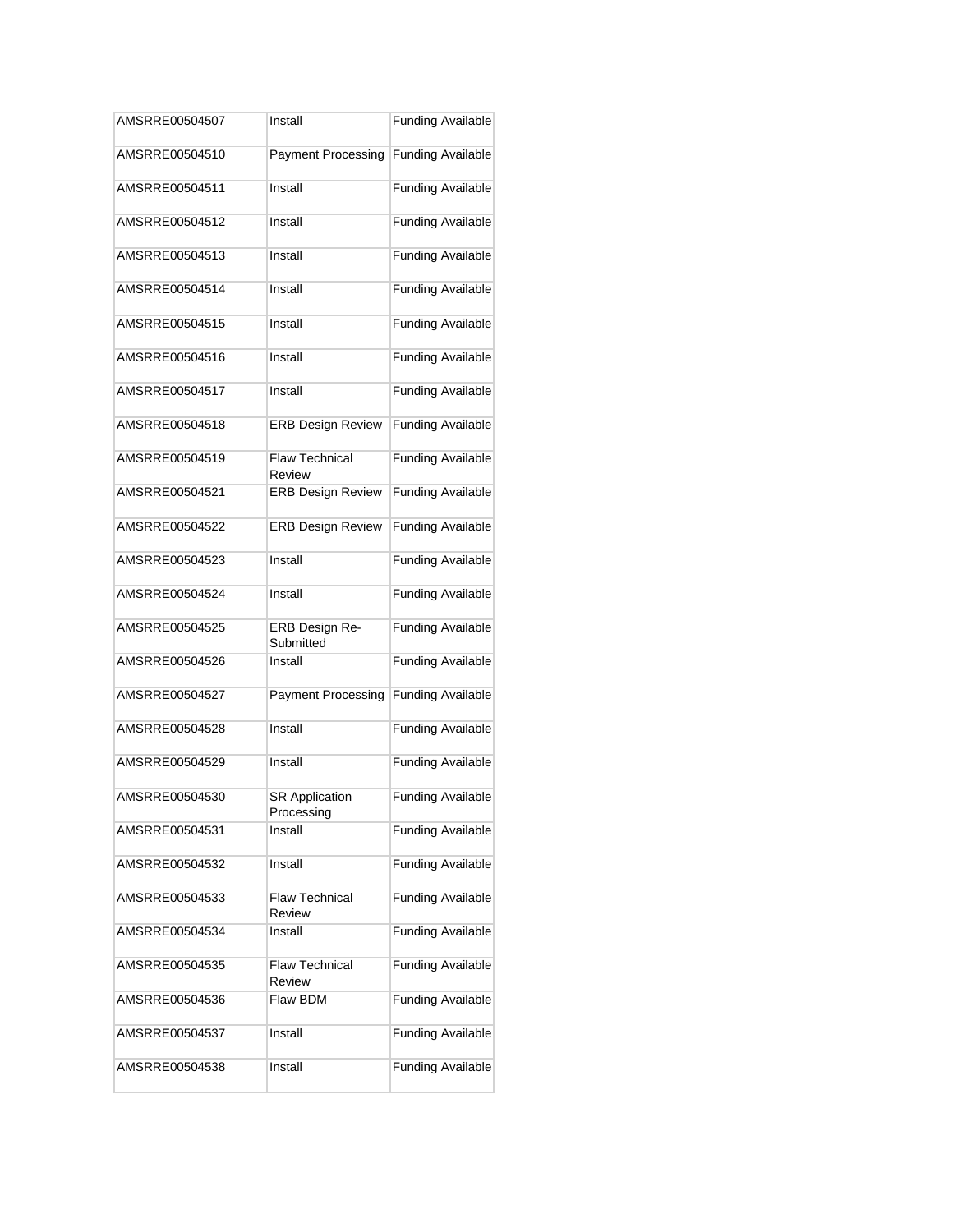| AMSRRE00504540 | ERB Design Re-<br>Submitted | <b>Funding Available</b> |
|----------------|-----------------------------|--------------------------|
| AMSRRE00504541 | Install                     | <b>Funding Available</b> |
| AMSRRE00504542 | <b>Payment Processing</b>   | <b>Funding Available</b> |
| AMSRRE00504543 | Install                     | <b>Funding Available</b> |
| AMSRRE00504544 | Flaw ERB Design             | <b>Funding Available</b> |
| AMSRRE00504545 | Install                     | <b>Funding Available</b> |
| AMSRRE00504546 | Install                     | <b>Funding Available</b> |
| AMSRRE00504548 | Install                     | <b>Funding Available</b> |
| AMSRRE00504549 | Install                     | <b>Funding Available</b> |
| AMSRRE00504550 | Install                     | <b>Funding Available</b> |
| AMSRRE00504551 | Install                     | <b>Funding Available</b> |
| AMSRRE00504552 | Install                     | <b>Funding Available</b> |
| AMSRRE00504553 | Install                     | <b>Funding Available</b> |
| AMSRRE00504555 | Install                     | <b>Funding Available</b> |
| AMSRRE00504556 | Install                     | <b>Funding Available</b> |
| AMSRRE00504557 | Install                     | <b>Funding Available</b> |
| AMSRRE00504558 | Install                     | <b>Funding Available</b> |
| AMSRRE00504560 | Install                     | <b>Funding Available</b> |
| AMSRRE00504561 | Install                     | <b>Funding Available</b> |
| AMSRRE00504562 | Install                     | <b>Funding Available</b> |
| AMSRRE00504563 | Install                     | <b>Funding Available</b> |
| AMSRRE00504564 | Install                     | <b>Funding Available</b> |
| AMSRRE00504565 | Install                     | <b>Funding Available</b> |
| AMSRRE00504566 | Install                     | <b>Funding Available</b> |
| AMSRRE00504567 | Install                     | <b>Funding Available</b> |
| AMSRRE00504568 | Install                     | <b>Funding Available</b> |
| AMSRRE00504569 | Install                     | <b>Funding Available</b> |
| AMSRRE00504570 | Install                     | <b>Funding Available</b> |
| AMSRRE00504571 | Install                     | <b>Funding Available</b> |
|                |                             |                          |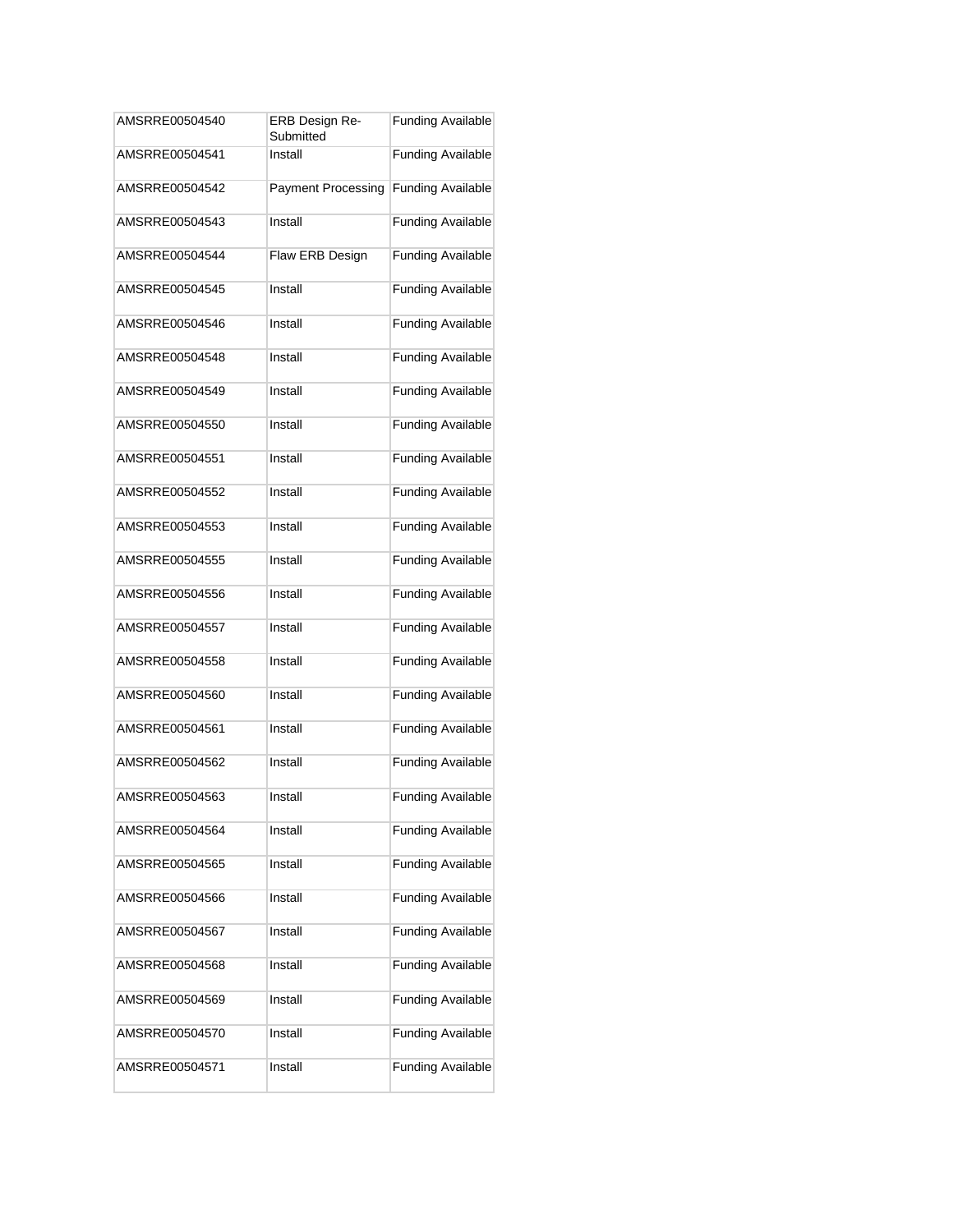| AMSRRE00504572 | <b>ERB Design Review</b> | <b>Funding Available</b> |
|----------------|--------------------------|--------------------------|
| AMSRRE00504573 | Install                  | <b>Funding Available</b> |
| AMSRRE00504574 | <b>ERB Design Review</b> | <b>Funding Available</b> |
| AMSRRE00504575 | <b>ERB Design Review</b> | <b>Funding Available</b> |
| AMSRRE00504576 | Install                  | <b>Funding Available</b> |
| AMSRRE00504577 | <b>ERB Design Review</b> | <b>Funding Available</b> |
| AMSRRE00504578 | Install                  | <b>Funding Available</b> |
| AMSRRE00504579 | <b>ERB Design Review</b> | <b>Funding Available</b> |
| AMSRRE00504581 | Install                  | <b>Funding Available</b> |
| AMSRRE00504582 | Install                  | <b>Funding Available</b> |
| AMSRRE00504583 | Install                  | <b>Funding Available</b> |
| AMSRRE00504584 | Install                  | <b>Funding Available</b> |
| AMSRRE00504585 | <b>ERB Design Review</b> | <b>Funding Available</b> |
| AMSRRE00504586 | Install                  | <b>Funding Available</b> |
| AMSRRE00504587 | <b>ERB Design Review</b> | <b>Funding Available</b> |
| AMSRRE00504588 | Install                  | <b>Funding Available</b> |
| AMSRRE00504589 | <b>ERB Design Review</b> | <b>Funding Available</b> |
| AMSRRE00504590 | <b>ERB Design Review</b> | <b>Funding Available</b> |
| AMSRRE00504591 | Install                  | <b>Funding Available</b> |
| AMSRRE00504592 | Install                  | <b>Funding Available</b> |
| AMSRRE00504593 | <b>ERB Design Review</b> | <b>Funding Available</b> |
| AMSRRE00504594 | Install                  | <b>Funding Available</b> |
| AMSRRE00504595 | Install                  | <b>Funding Available</b> |
| AMSRRE00504596 | Install                  | <b>Funding Available</b> |
| AMSRRE00504597 | Install                  | <b>Funding Available</b> |
| AMSRRE00504598 | Install                  | <b>Funding Available</b> |
| AMSRRE00504599 | Install                  | <b>Funding Available</b> |
| AMSRRE00504600 | Install                  | <b>Funding Available</b> |
| AMSRRE00504601 | <b>ERB Design Review</b> | <b>Funding Available</b> |
|                |                          |                          |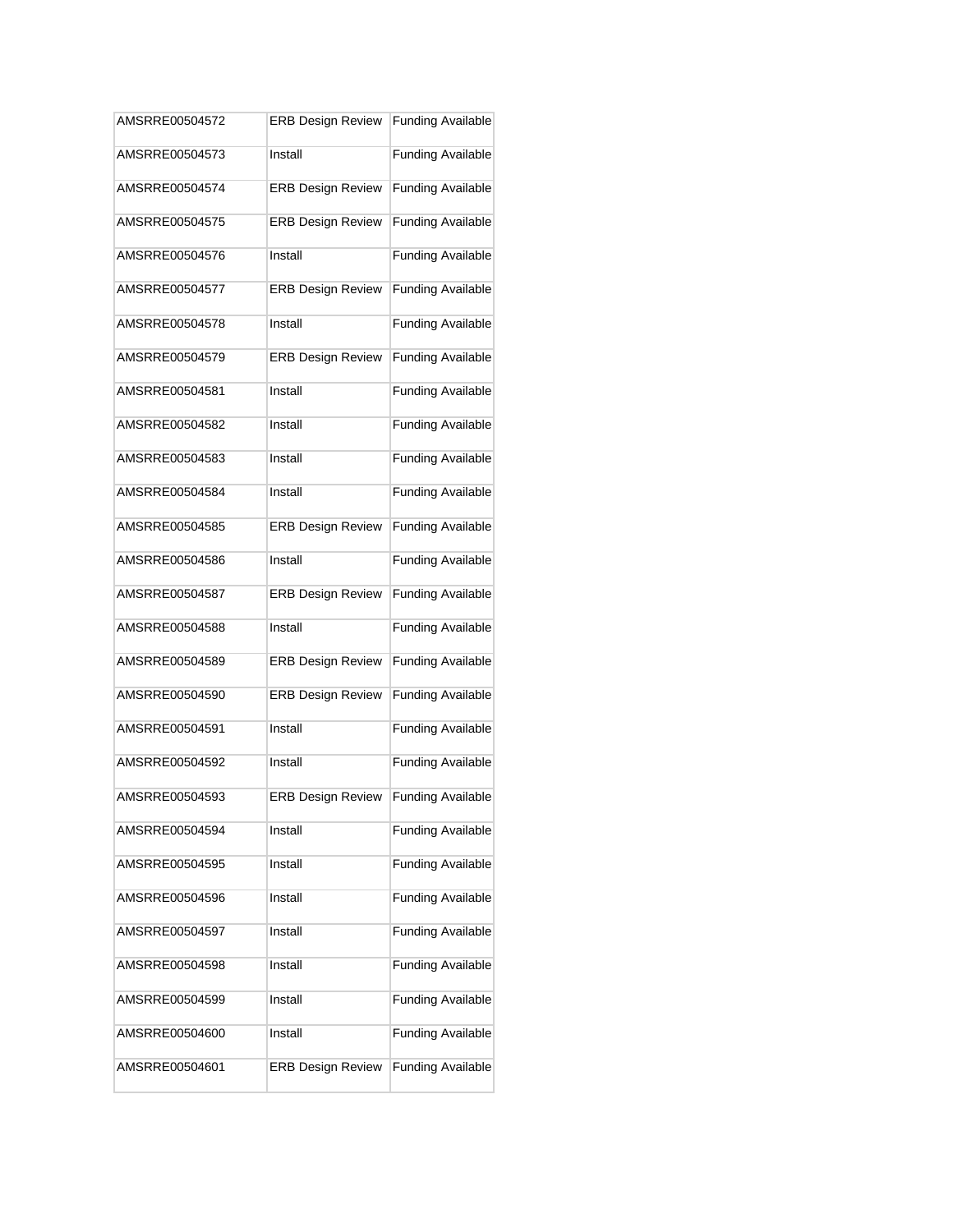| AMSRRE00504602 | Flaw ERB Design                 | <b>Funding Available</b> |
|----------------|---------------------------------|--------------------------|
| AMSRRE00504603 | Install                         | <b>Funding Available</b> |
| AMSRRE00504604 | Install                         | <b>Funding Available</b> |
| AMSRRE00504605 | <b>Flaw Technical</b><br>Review | <b>Funding Available</b> |
| AMSRRE00504606 | Install                         | <b>Funding Available</b> |
| AMSRRE00504607 | Install                         | <b>Funding Available</b> |
| AMSRRE00504608 | Install                         | <b>Funding Available</b> |
| AMSRRE00504609 | Install                         | <b>Funding Available</b> |
| AMSRRE00504611 | Install                         | <b>Funding Available</b> |
| AMSRRE00504612 | Install                         | <b>Funding Available</b> |
| AMSRRE00504613 | ERB Design Re-<br>Submitted     | <b>Funding Available</b> |
| AMSRRE00504614 | Install                         | <b>Funding Available</b> |
| AMSRRE00504615 | Install                         | <b>Funding Available</b> |
| AMSRRE00504616 | Install                         | <b>Funding Available</b> |
| AMSRRE00504617 | <b>ERB Design Review</b>        | <b>Funding Available</b> |
| AMSRRE00504618 | <b>Flaw Technical</b><br>Review | <b>Funding Available</b> |
| AMSRRE00504619 | ERB Design Re-<br>Submitted     | <b>Funding Available</b> |
| AMSRRE00504620 | Install                         | <b>Funding Available</b> |
| AMSRRE00504621 | Install                         | <b>Funding Available</b> |
| AMSRRE00504622 | Install                         | <b>Funding Available</b> |
| AMSRRE00504623 | ERB Design Re-<br>Submitted     | <b>Funding Available</b> |
| AMSRRE00504624 | Install                         | <b>Funding Available</b> |
| AMSRRE00504625 | Install                         | <b>Funding Available</b> |
| AMSRRE00504626 | Install                         | <b>Funding Available</b> |
| AMSRRE00504627 | Install                         | <b>Funding Available</b> |
| AMSRRE00504628 | Install                         | <b>Funding Available</b> |
| AMSRRE00504629 | Install                         | <b>Funding Available</b> |
| AMSRRE00504630 | Install                         | <b>Funding Available</b> |
| AMSRRE00504631 | Install                         | <b>Funding Available</b> |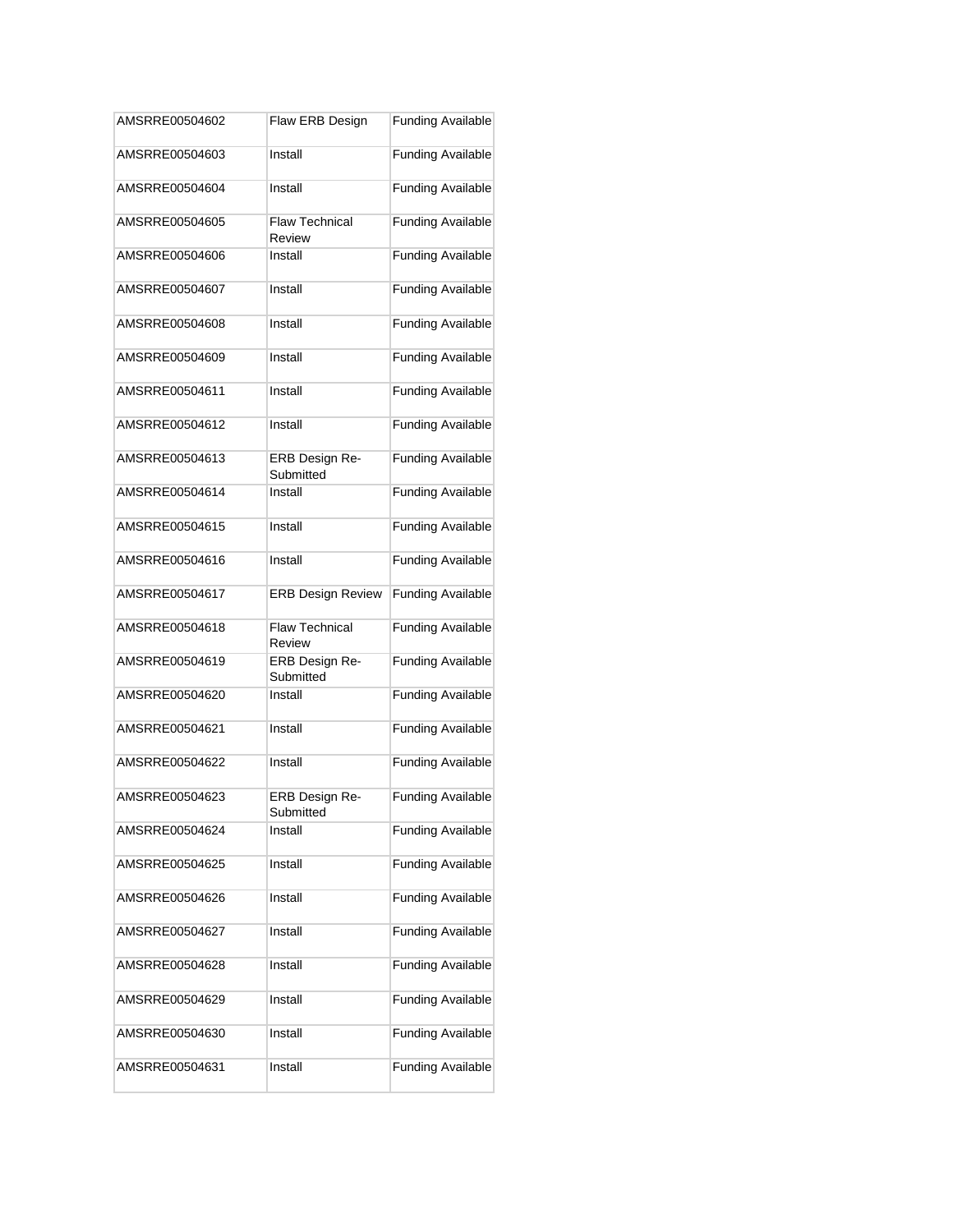| AMSRRE00504632 | Install                         | <b>Funding Available</b> |
|----------------|---------------------------------|--------------------------|
| AMSRRE00504633 | Install                         | <b>Funding Available</b> |
| AMSRRE00504634 | <b>Flaw Technical</b><br>Review | <b>Funding Available</b> |
| AMSRRE00504635 | Install                         | <b>Funding Available</b> |
| AMSRRE00504636 | Install                         | <b>Funding Available</b> |
| AMSRRE00504637 | Flaw ERB Design                 | <b>Funding Available</b> |
| AMSRRE00504638 | Install                         | <b>Funding Available</b> |
| AMSRRE00504639 | Install                         | <b>Funding Available</b> |
| AMSRRE00504640 | Install                         | <b>Funding Available</b> |
| AMSRRE00504641 | Install                         | <b>Funding Available</b> |
| AMSRRE00504642 | Install                         | <b>Funding Available</b> |
| AMSRRE00504643 | Install                         | <b>Funding Available</b> |
| AMSRRE00504644 | Install                         | <b>Funding Available</b> |
| AMSRRE00504645 | <b>Flaw Technical</b><br>Review | <b>Funding Available</b> |
| AMSRRE00504646 | Install                         | <b>Funding Available</b> |
| AMSRRE00504647 | ERB Design Re-<br>Submitted     | <b>Funding Available</b> |
| AMSRRE00504648 | <b>ERB Design Review</b>        | <b>Funding Available</b> |
| AMSRRE00504649 | Install                         | <b>Funding Available</b> |
| AMSRRE00504650 | Flaw ERB Design                 | <b>Funding Available</b> |
| AMSRRE00504651 | <b>ERB Design Review</b>        | <b>Funding Available</b> |
| AMSRRE00504652 | Install                         | <b>Funding Available</b> |
| AMSRRE00504653 | Install                         | <b>Funding Available</b> |
| AMSRRE00504654 | Install                         | <b>Funding Available</b> |
| AMSRRE00504655 | <b>Flaw Technical</b><br>Review | <b>Funding Available</b> |
| AMSRRE00504656 | Install                         | <b>Funding Available</b> |
| AMSRRE00504657 | Install                         | <b>Funding Available</b> |
| AMSRRE00504658 | <b>ERB Design Review</b>        | <b>Funding Available</b> |
| AMSRRE00504659 | Install                         | <b>Funding Available</b> |
| AMSRRE00504660 | <b>ERB Design Review</b>        | <b>Funding Available</b> |
|                |                                 |                          |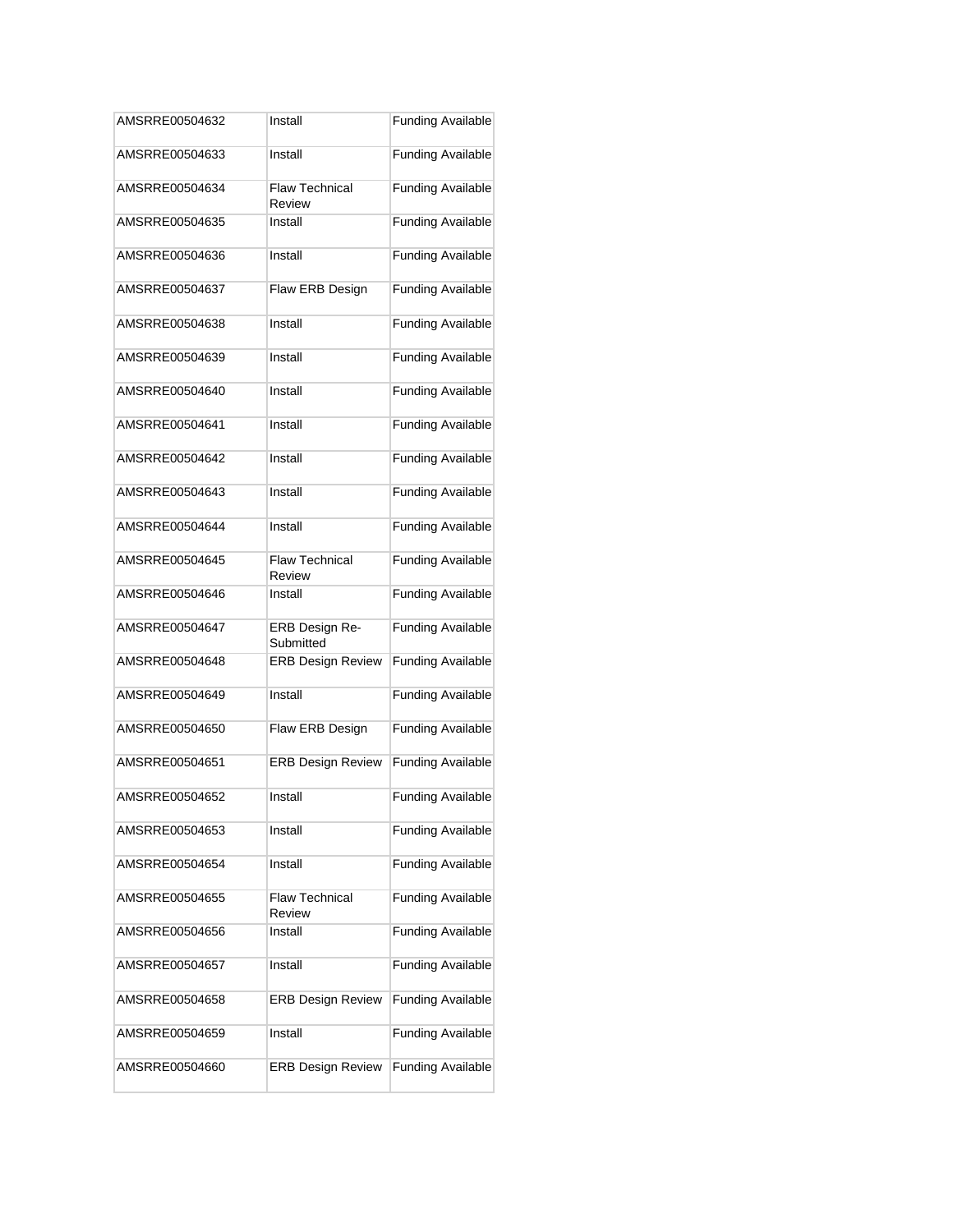| AMSRRE00504661 | Install                         | <b>Funding Available</b> |
|----------------|---------------------------------|--------------------------|
| AMSRRE00504662 | <b>ERB Design Review</b>        | <b>Funding Available</b> |
| AMSRRE00504663 | <b>ERB Design Review</b>        | <b>Funding Available</b> |
| AMSRRE00504664 | <b>ERB Design Review</b>        | <b>Funding Available</b> |
| AMSRRE00504665 | <b>ERB Design Review</b>        | <b>Funding Available</b> |
| AMSRRE00504666 | <b>ERB Design Review</b>        | <b>Funding Available</b> |
| AMSRRE00504667 | <b>ERB Design Review</b>        | <b>Funding Available</b> |
| AMSRRE00504668 | <b>ERB Design Review</b>        | <b>Funding Available</b> |
| AMSRRE00504669 | <b>ERB Design Review</b>        | <b>Funding Available</b> |
| AMSRRE00504670 | Install                         | <b>Funding Available</b> |
| AMSRRE00504671 | <b>ERB Design Review</b>        | <b>Funding Available</b> |
| AMSRRE00504672 | <b>ERB Design Review</b>        | <b>Funding Available</b> |
| AMSRRE00504673 | Install                         | <b>Funding Available</b> |
| AMSRRE00504674 | <b>ERB Design Review</b>        | <b>Funding Available</b> |
| AMSRRE00504675 | <b>ERB Design Review</b>        | <b>Funding Available</b> |
| AMSRRE00504676 | <b>ERB Design Review</b>        | <b>Funding Available</b> |
| AMSRRE00504677 | <b>ERB Design Review</b>        | <b>Funding Available</b> |
| AMSRRE00504678 | <b>Flaw Technical</b><br>Review | <b>Funding Available</b> |
| AMSRRE00504679 | <b>ERB Design Review</b>        | <b>Funding Available</b> |
| AMSRRE00504680 | <b>ERB Design Review</b>        | <b>Funding Available</b> |
| AMSRRE00504681 | <b>ERB Design Review</b>        | <b>Funding Available</b> |
| AMSRRE00504682 | <b>ERB Design Review</b>        | <b>Funding Available</b> |
| AMSRRE00504683 | <b>ERB Design Review</b>        | <b>Funding Available</b> |
| AMSRRE00504684 | <b>ERB Design Review</b>        | <b>Funding Available</b> |
| AMSRRE00504685 | <b>ERB Design Review</b>        | <b>Funding Available</b> |
| AMSRRE00504686 | <b>ERB Design Review</b>        | <b>Funding Available</b> |
| AMSRRE00504687 | Install                         | <b>Funding Available</b> |
| AMSRRE00504688 | <b>Flaw Technical</b><br>Review | <b>Funding Available</b> |
| AMSRRE00504689 | <b>ERB Design Review</b>        | <b>Funding Available</b> |
|                |                                 |                          |